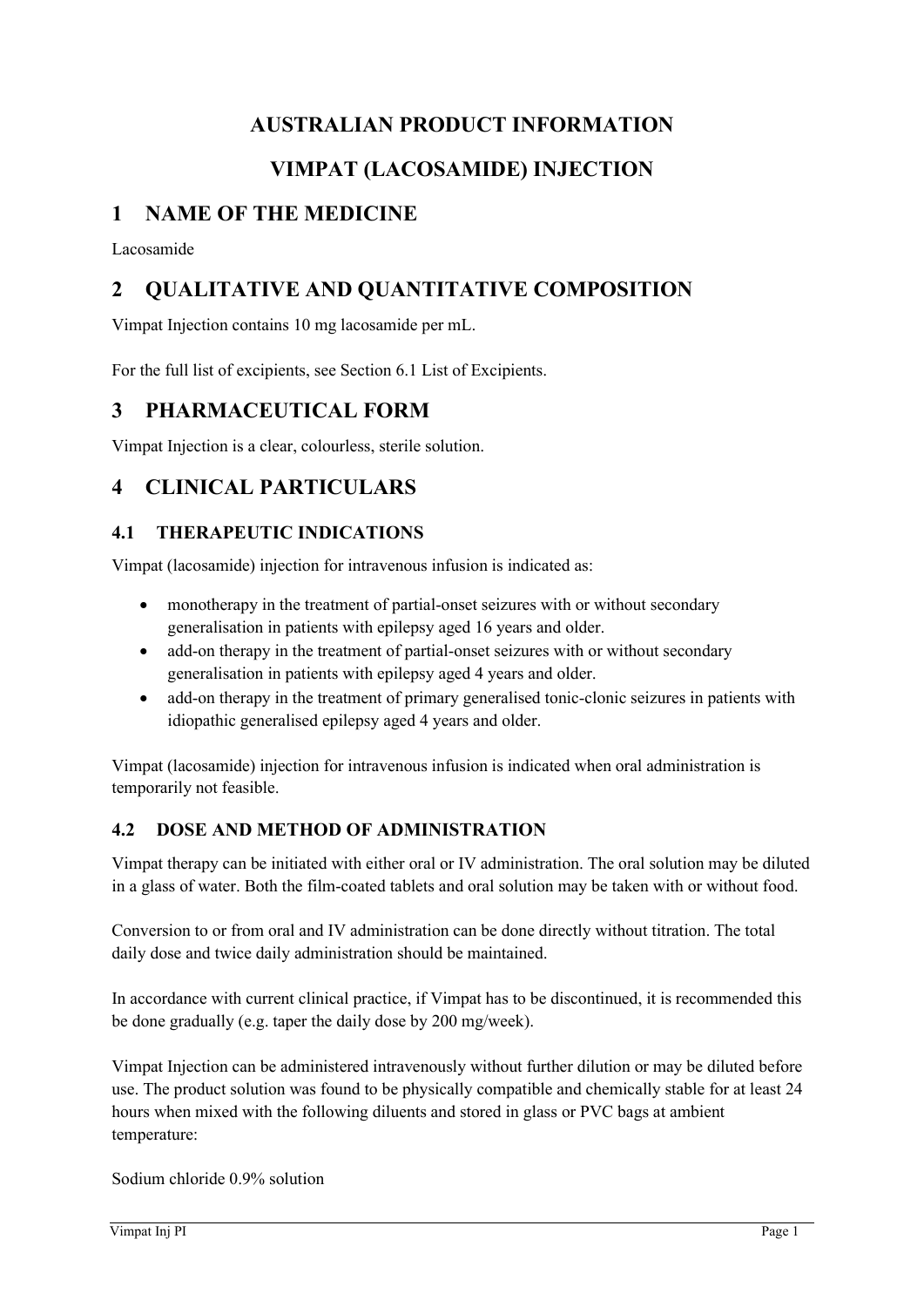Dextrose 5% solution Lactated Ringer's solution.

To reduce microbiological hazard, use as soon as practicable after preparation. If storage is necessary, hold at 2-8°C for not more than 24 hours.

Product with particulate matter or discolouration should not be used.

The following table summarises the recommended dose for Vimpat injection. More details are provided below.

|                                                  | Monotherapy (partial-onset seizures)                                                                       |                                                      | Add-on therapy (partial-onset seizures or primary<br>generalised tonic-clonic seizures) |                                                                                                                                                      |
|--------------------------------------------------|------------------------------------------------------------------------------------------------------------|------------------------------------------------------|-----------------------------------------------------------------------------------------|------------------------------------------------------------------------------------------------------------------------------------------------------|
|                                                  | <b>Adults</b>                                                                                              | <b>Adolescents below</b><br>16 years and<br>children | <b>Adolescents and</b><br>children weighing 50 kg<br>or more, and adults                | children (from 4 years<br>of age or adolescents<br>weighing less than 50kg                                                                           |
| <b>Starting dose</b>                             | 200 mg/day                                                                                                 | <b>NOT INDICATED</b>                                 | $100$ mg/day                                                                            | 2 mg/kg/day                                                                                                                                          |
| <b>Single loading</b><br>dose<br>(if applicable) | $200$ mg                                                                                                   |                                                      | $200$ mg                                                                                | NOT RECOMMENDED                                                                                                                                      |
| <b>Titration</b><br>(incremental<br>steps)       | 50 mg twice a day<br>$(100 \text{ mg/day})$ at<br>weekly intervals                                         |                                                      | 50 mg twice a day<br>(100 mg/day) at weekly<br>intervals                                | 2 mg/kg/day every week                                                                                                                               |
| <b>Maximum</b><br>recommended<br>dose            | up to 600 mg/day                                                                                           |                                                      | up to 400 mg/day                                                                        | up to 12 mg/kg/day<br>$\bullet$<br>(in children<br>weighing $<$ 30 kg)<br>up to 8 mg/kg/day<br>(in children<br>weighing from 30 to<br>under $50$ kg) |
| <b>Conversion to</b><br>monotherapy              | gradual withdrawal of<br>the concomitant<br>antiepileptic drugs over<br>at least 6 weeks is<br>recommended |                                                      | <b>NOT INDICATED</b><br>(except for adults, see<br>first column)                        | <b>NOT INDICATED</b>                                                                                                                                 |

### **Adults**

#### *Monotherapy (partial-onset seizures)*

Vimpat must be taken twice a day. The recommended starting dose is 100 mg twice a day.

Depending on response and tolerability, the dose can be further increased by 50 mg twice a day every week, to a maximum recommended daily dose of 600 mg (300 mg twice a day).

In patients having reached a dose greater than 400 mg/day and who need an additional antiepileptic drug, the dosage that is recommended for add-on therapy below should be followed.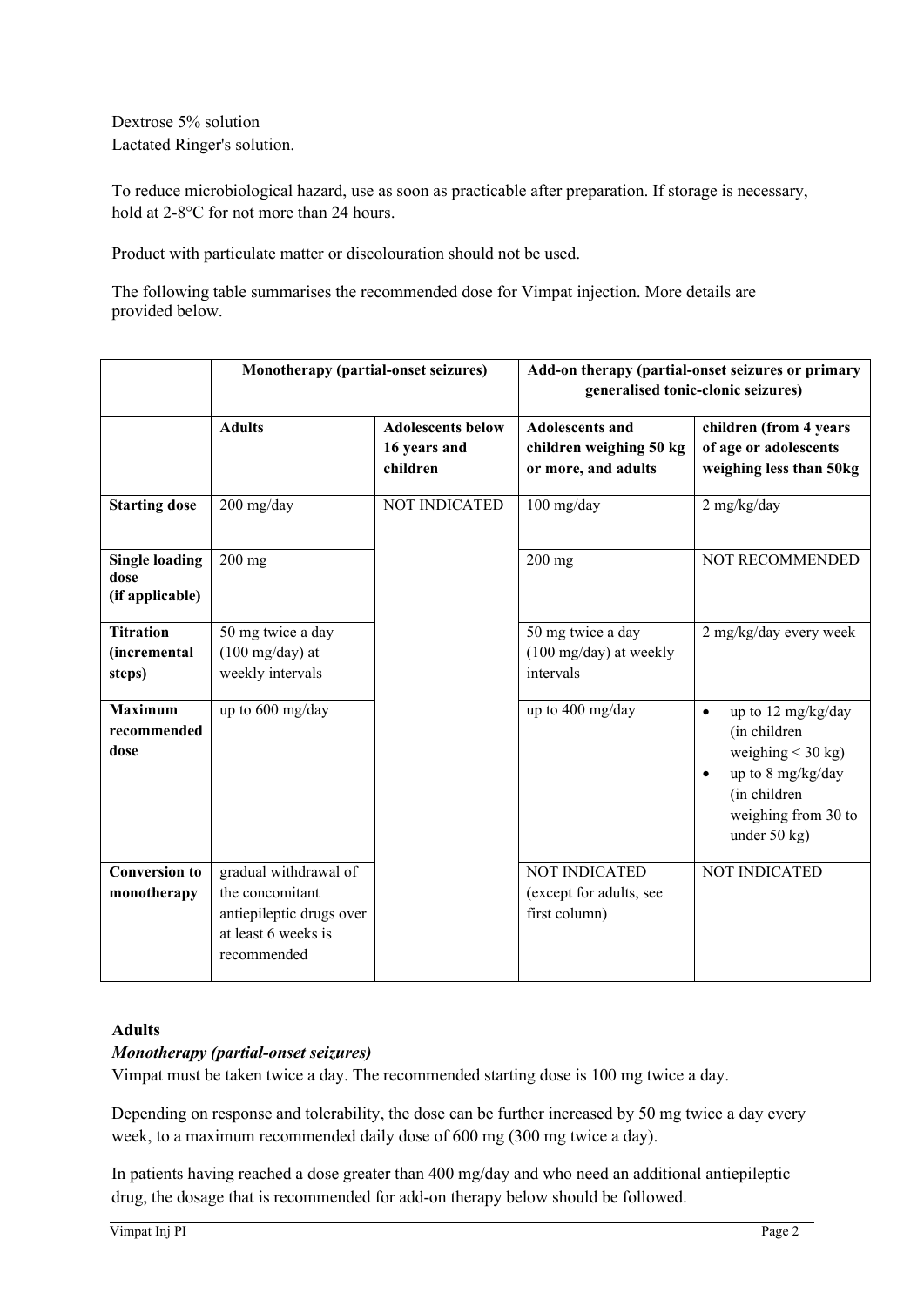# *Add-on Therapy (partial-onset seizures or primary generalised tonic-clonic seizures)*

Vimpat must be taken twice a day. The recommended starting dose is 50 mg twice a day which should be increased to an initial therapeutic dose of 100 mg twice a day after one week.

Depending on response and tolerability, the maintenance dose can be further increased by 50 mg twice a day every week, to a maximum recommended daily dose of 400 mg (200 mg twice a day).

### *Add-on Therapy converting to monotherapy (partial-onset seizures)*

For patients on add-on therapy who will convert to lacosamide monotherapy, once the maintenance dose has been administered for at least 3 days, a gradual withdrawal of the concomitant antiepileptic drugs over at least 6 weeks is recommended. If the patient is on more than one antiepileptic drug, the antiepileptic drugs should be withdrawn sequentially. Safety and efficacy of lacosamide have not been established for simultaneous conversion to monotherapy from two or more concomitant antiepileptic drugs.

# *Initiation of lacosamide treatment with a loading dose (partial-onset seizures or primary generalised tonic-clonic seizures)*

Lacosamide treatment may also be initiated with a single loading dose of 200 mg, followed approximately 12 hours later by a 100 mg twice daily (200 mg/day) maintenance dose regimen. Subsequent dose adjustment should be performed according to individual response and tolerability as described above. A loading dose should be administered under medical supervision with consideration of the lacosamide pharmacokinetics (see Section 5.2 Pharmacokinetic properties) and the potential for increased incidence of CNS adverse reactions (see 4.8 Adverse effects (Undesirable effects)). Administration of a loading dose has not been studied in acute conditions such as status epilepticus.

The solution for injection is infused over a period of 15 to 60 minutes twice daily. There is experience with twice daily infusions of Vimpat up to 5 days.

#### **Use in children**

Lacosamide is **not indicated** for monotherapy in children and is **not recommended** for use in children below the age of 4 as there is limited data on safety and efficacy in these age groups. The physician should prescribe the most appropriate formulation and strength according to weight and dose.

The dosage in children and adolescents is based on PK modelling targeting plasma concentrations in the same range as in adults.

# *Add-on therapy (partial-onset seizures or primary generalised tonic-clonic seizures)* Adolescents and children weighing 50 kg or more

Dosage is the same as in adults (see above).

# Children from 4 years of age or adolescents weighing less than 50kg)

The recommended starting dose is 2 mg/kg/day which should be increased to an initial therapeutic dose of 4 mg/kg/day after one week.

Depending on response and tolerability, the maintenance dose can be further increased by 2 mg/kg/day every week. In children weighing less than 30 kg, due to an increased clearance compared to adults, a maximum dose of up to 12 mg/kg/day is recommended. In children weighing from 30 to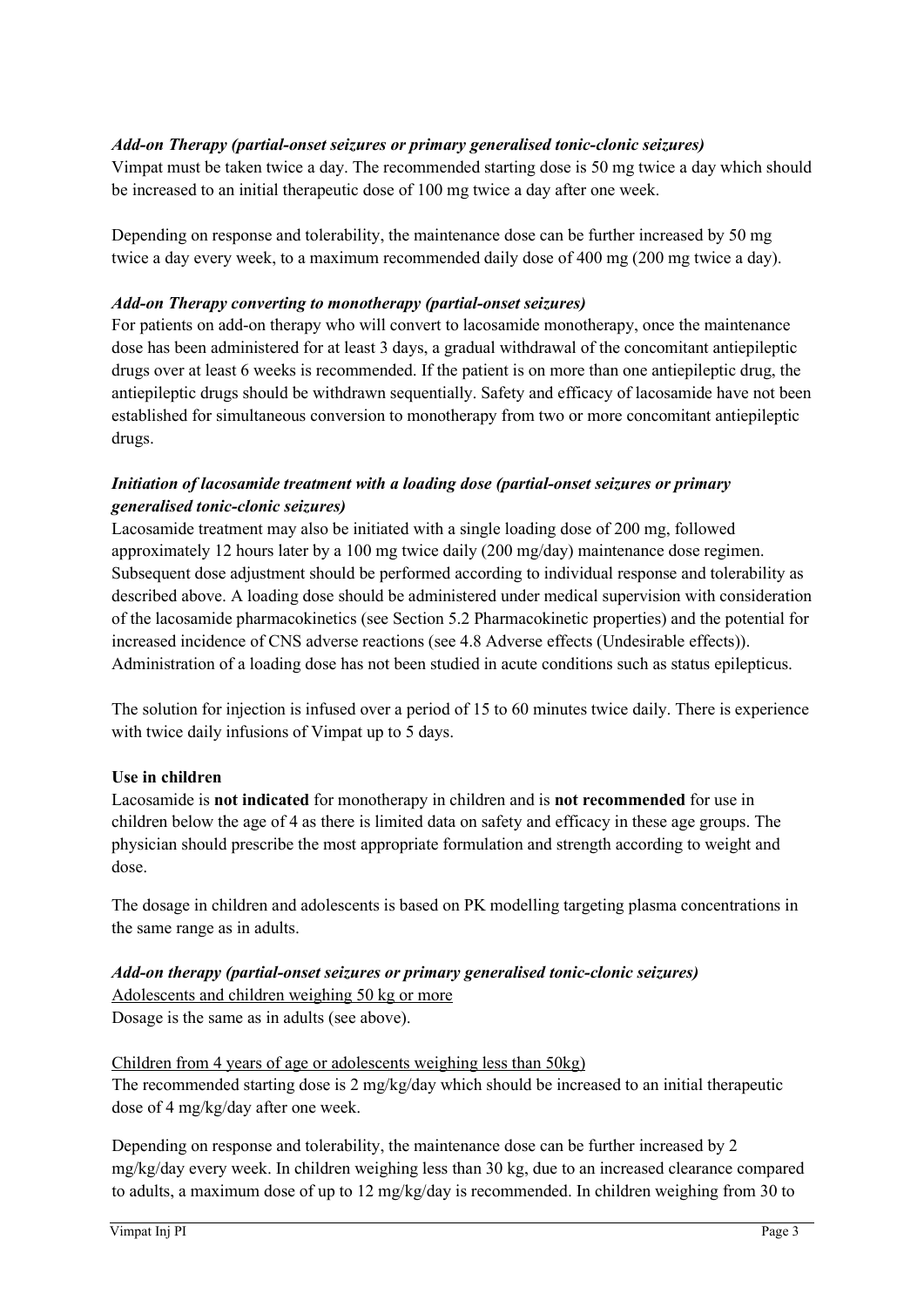under 50 kg, a maximum dose of 8 mg/kg/day is recommended, although in open-label studies (see 4.8 Adverse effects (Undesirable effects) and Section 5.2 Pharmacokinetic properties) a dose up to 12 mg/kg/day has been used by a small number of these children. The maintenance dose should be gradually adjusted until the optimal response is obtained.

Dosage in adolescents or children 50 kg or greater is the same as in adults (see above).

# *Loading dose*

Loading dose has not been studied in children.

However, **for add-on therapy** in adolescents or children weighing 50 kg or greater, lacosamide treatment may also be initiated with a single loading dose. Dosage is the same as in adults (see above). A loading dose should be administered under medical supervision with consideration of the lacosamide pharmacokinetics (see Section 5.2 Pharmacokinetic properties) and the potential for increased incidence of CNS adverse reactions (see Section 4.8 Adverse effects (Undesirable effects)). Administration of a loading dose has not been studied in acute conditions such as status epilepticus.

### **Use in patients with impaired renal function**

No dose adjustment is necessary in mild to moderate renally impaired adult patients ( $Cl<sub>Cr</sub> > 30$ ) mL/min). Based on data in adults, no dose adjustment is necessary in paediatric patients with mild to moderate renal impairment (CLCR > 30 ml/min). A maximum dose of 250 mg/day is recommended for adult patients with severe renal impairment  $(Cl_{Cr} \leq 30 \text{ mL/min})$  and in adult patients with endstage renal disease. In paediatric patients with severe renal impairment (CLCR  $\leq$ 30 ml/min) and in those with endstage renal disease, a reduction of 25% of the maximum dose is recommended. For patients requiring haemodialysis a supplement of up to 50% of the divided daily dose directly after the end of haemodialysis is recommended. Treatment of patients with end-stage renal disease should be made with caution as there is little clinical experience and accumulation of a metabolite (with no known pharmacological activity). In all patients with renal impairment, the dose titration should be performed with caution (see Section 5.2 Pharmacokinetic Properties, Pharmacokinetics in special patient groups).

#### **Use in patients with impaired hepatic function**

A maximum dose of 300 mg/day is recommended for patients with mild to moderate hepatic impairment. The dose titration in these patients should be performed with caution considering coexisting renal impairment. Based on data in adults, in paediatric patients with mild to moderate hepatic impairment a reduction of 25% of the maximum dose should be applied. The pharmacokinetics of lacosamide has not been evaluated in severely hepatic impaired patients (see Section 5.2 Pharmacokinetic Properties, Pharmacokinetics in special patient groups). Lacosamide should be administered to patients with severe hepatic impairment only when the expected therapeutic benefits outweigh the possible risks, and the dosage and administration need to be adjusted while carefully observing the symptoms of patient.

#### **Use in elderly (65 years and older)**

No dose reduction is necessary in elderly patients. Age associated decreased renal clearance should be considered in elderly patients (see 'Use in patients with impaired renal function' above, and Section 5.2 Pharmacokinetic Properties, Pharmacokinetics in special patient groups).

# **4.3 CONTRAINDICATIONS**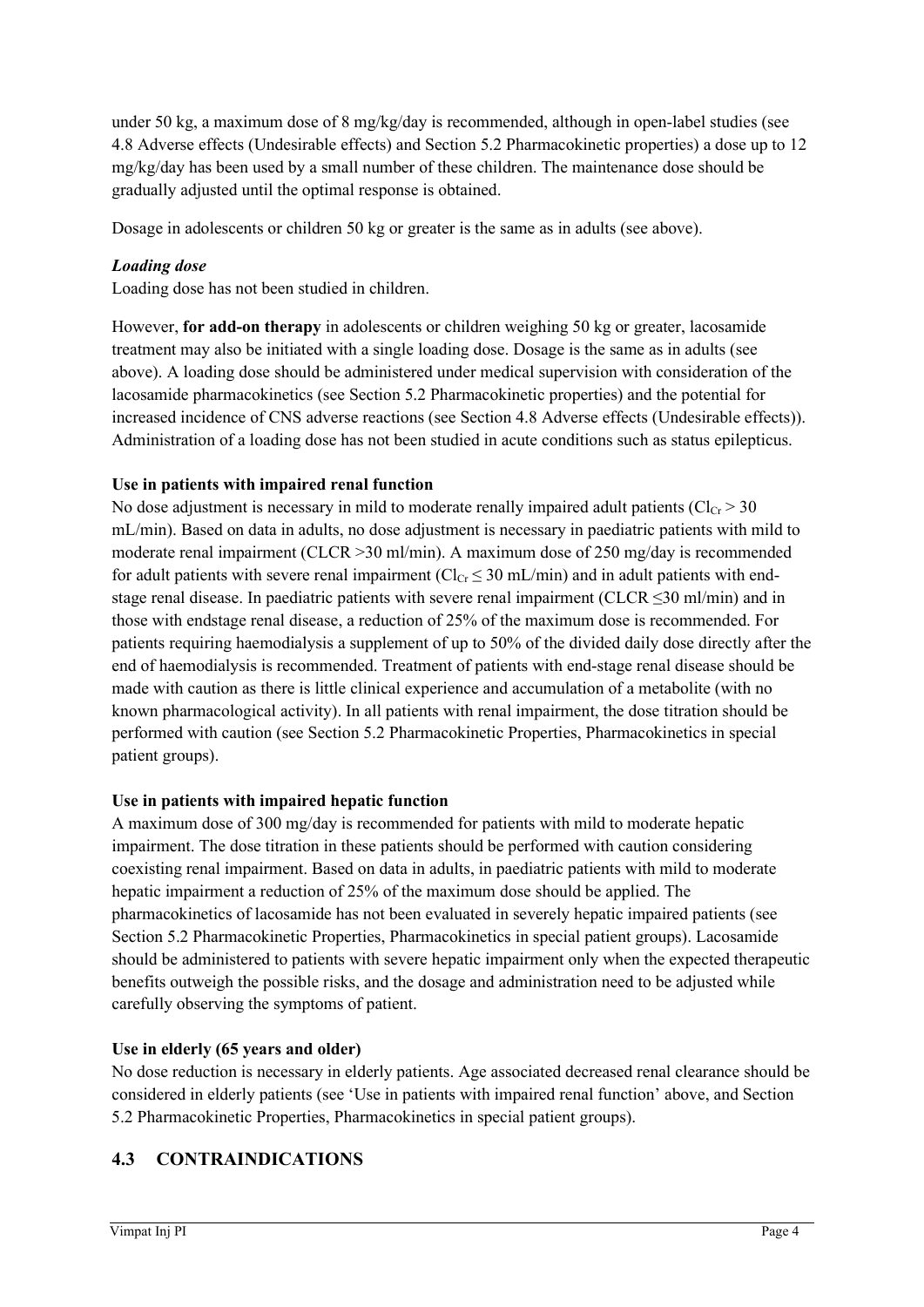Hypersensitivity to the active substance or to any of the excipients.

Known second or third degree atrioventricular (AV) block.

# **4.4 SPECIAL WARNINGS AND PRECAUTIONS FOR USE**

### **Suicidal behaviour and ideation**

Antiepileptic drugs, including lacosamide, increase the risk of suicidal thoughts or behaviour in patients taking these drugs for any indication. Patients treated with any AED for any indication should be monitored for the emergence or worsening of depression, suicidal thoughts or behaviour, and/or any unusual changes in mood or behaviour.

Pooled analyses of 199 placebo-controlled clinical trials (mono- and adjunctive therapy) of 11 different AEDs showed that patients randomised to one of the AEDs had approximately twice the risk (adjusted Relative Risk 1.8, 95% CI: 1.2, 2.7) of suicidal thinking or behaviour compared to patients randomised to placebo. In these trials, which had a median treatment duration of 12 weeks, the estimated incidence rate of suicidal behaviour or ideation among 27,863 AED treated patients was 0.43%, compared to 0.24% among 16,029 placebo treated patients, representing an increase of approximately one case of suicidal thinking or behaviour for every 530 patients treated. There were four suicides in drug treated patients in the trials and none in placebo treated patients, but the number is too small to allow any conclusion about drug effect on suicide.

The increased risk of suicidal thoughts or behaviour with AEDs was observed as early as one week after starting drug treatment with AEDs and persisted for the duration of treatment assessed. Because most trials included in the analysis did not extend beyond 24 weeks, the risk of suicidal thoughts or behaviour beyond 24 weeks could not be assessed.

The risk of suicidal thoughts or behaviour was generally consistent among drugs in the data analysed. The finding of increased risk with AEDs of varying mechanisms of action and across a range of indications suggests that the risk applies to all AEDs used for any indication. The risk did not vary substantially by age (5 to 100 years) in the clinical trials analysed. Table 1 shows absolute and relative risk by indication for all evaluated AEDs.

| Indication  | <b>Placebo</b><br>patients with<br>events/1000<br>patients | Drug patients with<br>events/1000<br>patients | <b>Relative Risk:</b><br>Incidence of events<br>in Drug<br>patients/incidence<br>in Placebo patients | <b>Risk Difference:</b><br><b>Additional Drug</b><br>patients with events<br>per 1000<br>patients |
|-------------|------------------------------------------------------------|-----------------------------------------------|------------------------------------------------------------------------------------------------------|---------------------------------------------------------------------------------------------------|
| Epilepsy    | 1.0                                                        | 3.4                                           | 3.5                                                                                                  | 2.4                                                                                               |
| Psychiatric | 5.7                                                        | 8.5                                           | 1.5                                                                                                  | 2.9                                                                                               |
| Other       | 1.0                                                        | 1.8                                           | 1.9                                                                                                  | 0.9                                                                                               |
| Total       | 2.4                                                        | 4.3                                           | 1.8                                                                                                  | 1.9                                                                                               |

#### **Table 1 - Risk by indication for antiepileptic drugs in the pooled analysis**

The relative risk for suicidal thoughts or behaviour was higher in clinical trials for epilepsy than in clinical trials for psychiatric or other conditions, but the absolute risk differences were similar for the epilepsy and psychiatric indications.

Anyone considering prescribing lacosamide or any other AED must balance this risk with the risk of untreated illness. Epilepsy and many other illnesses for which AEDs are prescribed are themselves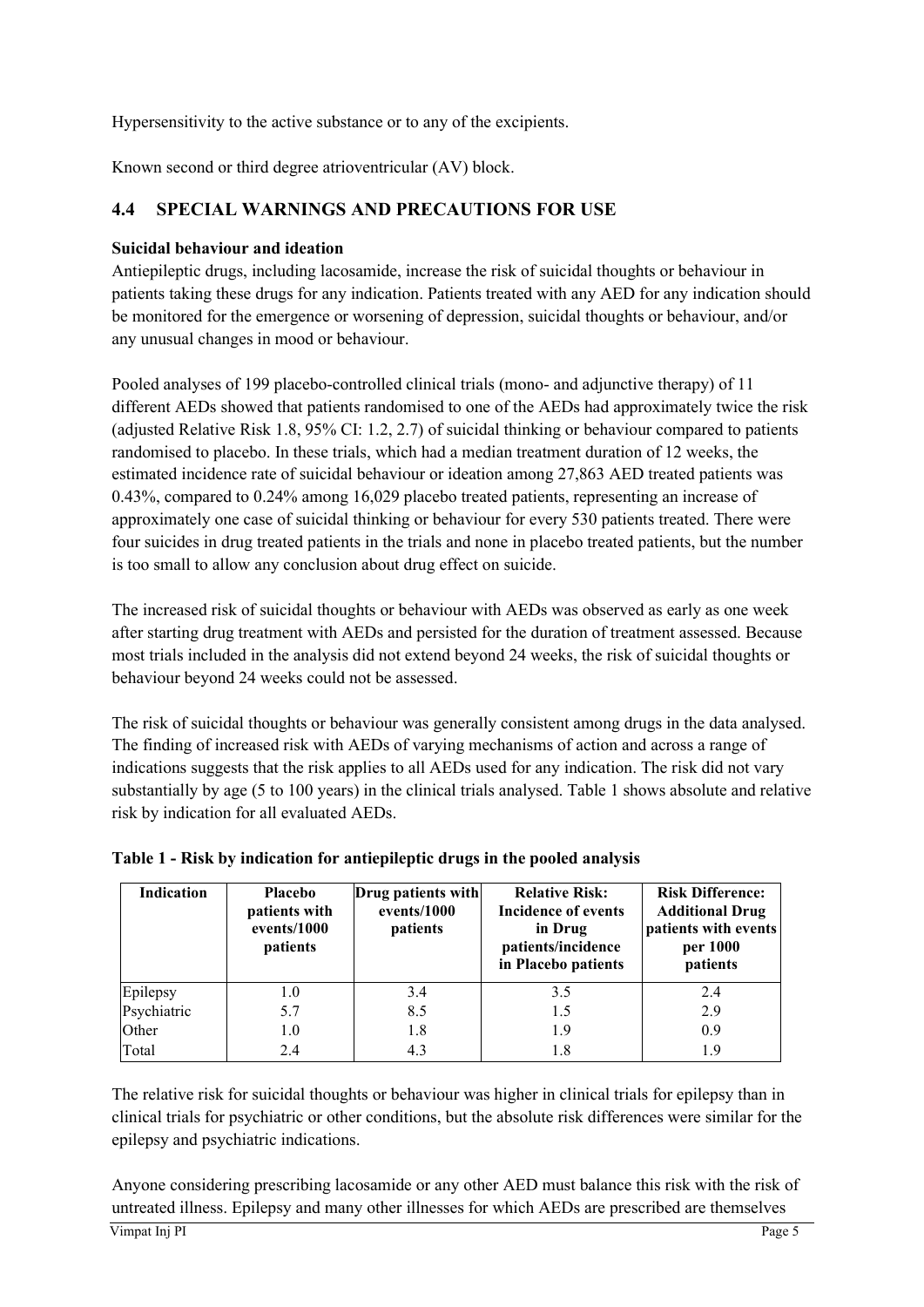associated with morbidity and mortality and an increased risk of suicidal thoughts and behaviour. Should suicidal thoughts and behaviour emerge during treatment, the prescriber needs to consider whether the emergence of these symptoms in any given patient may be related to the illness being treated.

Patients, their caregivers, and families should be informed that AEDs increase the risk of suicidal thoughts and behaviour and should be advised of the need to be alert for the emergence of worsening of the signs and symptoms of depression, any unusual changes in mood or behaviour, or the emergence of suicidal thoughts, behaviour, or thoughts about self-harm. Behaviours of concern should be reported immediately to the treating doctor.

### **Dizziness**

Treatment with lacosamide has been associated with dizziness which could increase the occurrence of accidental injury or falls. Therefore, patients should be advised to exercise caution until they are familiar with the potential effects of the medication (see Section 4.8 Adverse Effects (Undesirable Effects)).

#### **Cardiac rhythm and conduction**

Dose dependent prolongations in PR interval with Vimpat were observed in clinical studies. When Vimpat is given with other drugs that prolong the PR interval, further PR prolongation is possible.

Vimpat should be used with caution in patients with underlying proarrhythmic conditions such as patients with known cardiac conduction problems or severe cardiac disease (e.g. myocardial ischemia/ infarction, heart failure, structural heart disease or cardiac sodium channelopathies) or patients treated with medicinal products affecting cardiac conduction, including antiarrhythmics and sodium channel blockers (see Section 4.5 Interaction with Other Medicines). In such patients, obtaining an ECG before beginning Vimpat, and after Vimpat is titrated to steady state, is recommended.

Vimpat may predispose patients with diabetic neuropathy and/or cardiovascular disease to atrial arrhythmias (atrial fibrillation or flutter).

In the placebo-controlled trials of Vimpat in epilepsy patients, atrial fibrillation or flutter were not reported; however both have been reported in open label epilepsy trials and in post-marketing experience (see Section 4.8 Adverse Effects (Undesirable Effects), Post-marketing experience). In post-marketing experience, AV block (including second degree or higher AV block) has been reported. In patients with proarrhythmic conditions, ventricular tachyarrhythmia has been rarely reported. In rare cases, these events have led to asystole, cardiac arrest and death in patients with underlying proarrhythmic conditions.

Patients should be made aware of the symptoms of cardiac arrhythmia (e.g. slow, rapid or irregular pulse, palpitations, shortness of breath, feeling lightheaded, fainting). Patients should be counselled to seek immediate medical advice if these symptoms occur.

In patients who develop serious cardiac arrhythmia, lacosamide should be discontinued and a thorough clinical benefit/risk assessment should be performed before possibly restarting therapy.

#### **Discontinuation**

In accordance with current clinical practice, if Vimpat has to be discontinued in patients with partialonset seizures, it is recommended this be done gradually (e.g. taper the daily dose by 200 mg/week).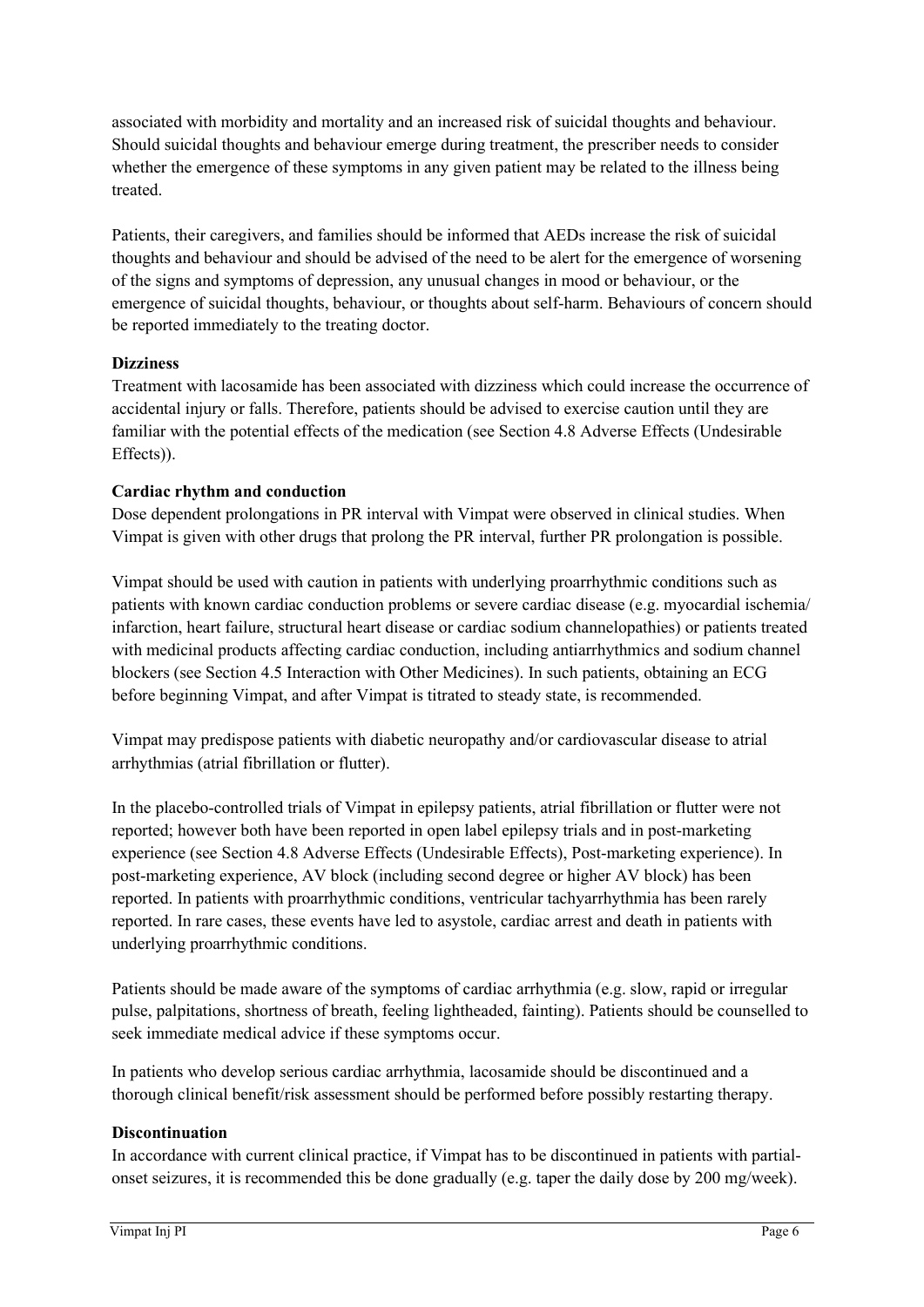#### **Use with alcohol**

No data on the interaction of lacosamide with alcohol are available.

#### **Non-clinical cardiac safety**

A safety pharmacology study with intravenous administration of lacosamide in anesthetized dogs showed transient increases in PR interval and QRS complex duration and decreases in blood pressure most likely due to a cardiodepressant action. These transient changes started in the same concentration range as after maximum recommended clinical dosing. In anesthetized dogs and Cynomolgus monkeys, at intravenous doses of 15-60 mg/kg, slowing of atrial and ventricular conductivity, atrioventricular block and atrioventricular dissociation were seen.

#### **Use in hepatic impairment**

See Section 4.2 Dose and Method of Administration and Section 5.2 Pharmacokinetic Properties.

#### **Use in renal impairment**

See Section 4.2 Dose and Method of Administration and Section 5.2 Pharmacokinetic Properties.

#### **Use in the elderly**

The experience with lacosamide in elderly patients with epilepsy is limited. Age associated decreased renal clearance with an increase in AUC levels should be considered in elderly patients (see Section 5.2 Pharmacokinetic Properties, Renal impairment).

#### **Paediatric use**

Vimpat is not recommended for use in children under 4 years of age.

Administration of lacosamide to rats during the neonatal and juvenile periods of postnatal development resulted in decreased brain weights and long-term neurobehavioral changes (altered open field performance, deficits in learning and memory). The early postnatal period in rats is generally thought to correspond to late pregnancy in humans in terms of brain development. The no effect dose for developmental neurotoxicity in rats was associated with a plasma lacosamide exposure (based on AUC) below that in humans at the maximum recommended dose. In juvenile dogs, transient CNS clinical signs were similar to those observed in adult dogs. Non-adverse microscopic changes (commonly reported in juvenile dogs and of unkown clinical significance) were seen in the periventricular region. Both findings were associated with lacosamide exposures (based on AUC) below those anticipated clinically at the maximum recommended dose. Thus, potential adverse effects on CNS development cannot be ruled out.

#### **Effects on laboratory tests**

No data available.

# **4.5 INTERACTIONS WITH OTHER MEDICINES AND OTHER FORMS OF INTERACTIONS**

Lacosamide should be used with caution in patients treated with medicinal products known to be associated with PR prolongation (including sodium channel blocking antiepileptic drugs such as carbamazepine, lamotrigine and pregabalin) and, in patients treated with antiarrhythmic drugs. However, subgroup analysis in clinical trials did not identify an increased magnitude of PR prolongation in patients with concomitant administration of carbamazepine or lamotrigine.

#### *In vitro data*

Data generally suggest that lacosamide has a low interaction potential. *In vitro* metabolism studies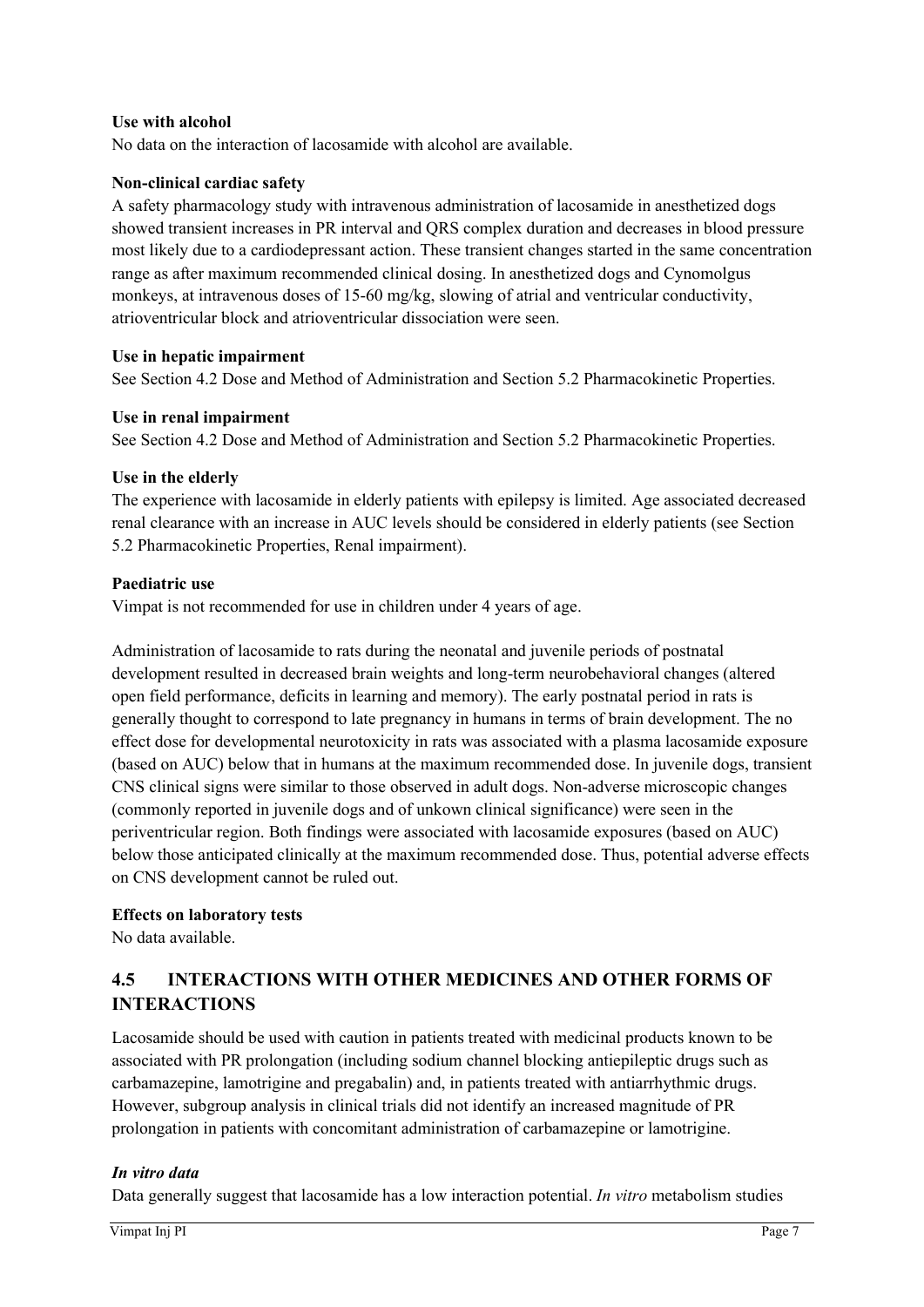indicate that lacosamide does not induce the enzyme activity of drug metabolizing cytochrome P450 isoforms CYP1A2, 2B6, 2C9 and 3A4. Lacosamide did not inhibit CYP1A1, 1A2, 2A6, 2B6, 2C8, 2C9, 2D6, 2E1 and 3A4/5 at plasma concentrations observed in clinical trials. *In vitro* data suggest that lacosamide has the potential to inhibit CYP2C19 at therapeutic concentrations.

Lacosamide was not a substrate or inhibitor for P-glycoprotein.

#### *In vivo data*

Clinical data indicate that lacosamide does not inhibit or induce CYP2C19 and 3A4. Furthermore an interaction trial with omeprazole (CYP2C19-inhibitor) demonstrated no clinically relevant changes in lacosamide plasma concentrations and no inhibitory effect on omeprazole pharmacokinetics.

Since < 15% of lacosamide is bound to plasma proteins, a clinically relevant interaction with other drugs through competition for protein binding sites is unlikely.

#### *Antiepileptic drugs*

In interaction trials lacosamide did not significantly affect the plasma concentrations of carbamazepine and valproic acid. Lacosamide plasma concentrations were not affected by carbamazepine and by valproic acid.

The placebo-controlled clinical studies in patients with partial-onset seizures showed that steady-state plasma concentrations of levetiracetam, carbamazepine, carbamazepine epoxide, lamotrigine, topiramate, oxcarbazepine monohydroxy derivative (MHD), phenytoin, valproic acid, phenobarbital, gabapentin, clonazepam and zonisamide were not affected by concomitant intake of lacosamide at any dose.

Population PK analyses in different age groups estimated that concomitant treatment with other antiepileptic drugs known to be enzyme inducers (carbamazepine, phenytoin, phenobarbital, in various doses) decreased the overall systemic exposure of lacosamide by 25%.

#### *Oral contraceptives*

In an interaction trial there was no interaction between lacosamide and the oral contraceptives ethinylestradiol and levonorgestrel. Progesterone concentrations were not affected when the medicinal products were coadministered.

#### *Others*

Interaction trials showed that lacosamide had no effect on the pharmacokinetics of digoxin. There was no clinically relevant interaction between lacosamide and metformin.

Omeprazole 40 mg q.d. increased the AUC of lacosamide by 19%. The effect probably lacks clinical relevance. Lacosamide did not affect the single dose pharmacokinetics of omeprazole.

Coadministration of warfarin with lacosamide does not result in a clinically relevant change in the pharmacokinetics and pharmacodynamic effects of warfarin.

Lacosamide has a low protein binding of less than 15%. Therefore, clinically relevant interactions with other drugs through competition for protein binding sites are considered unlikely.

# **4.6 FERTILITY, PREGNANCY AND LACTATION**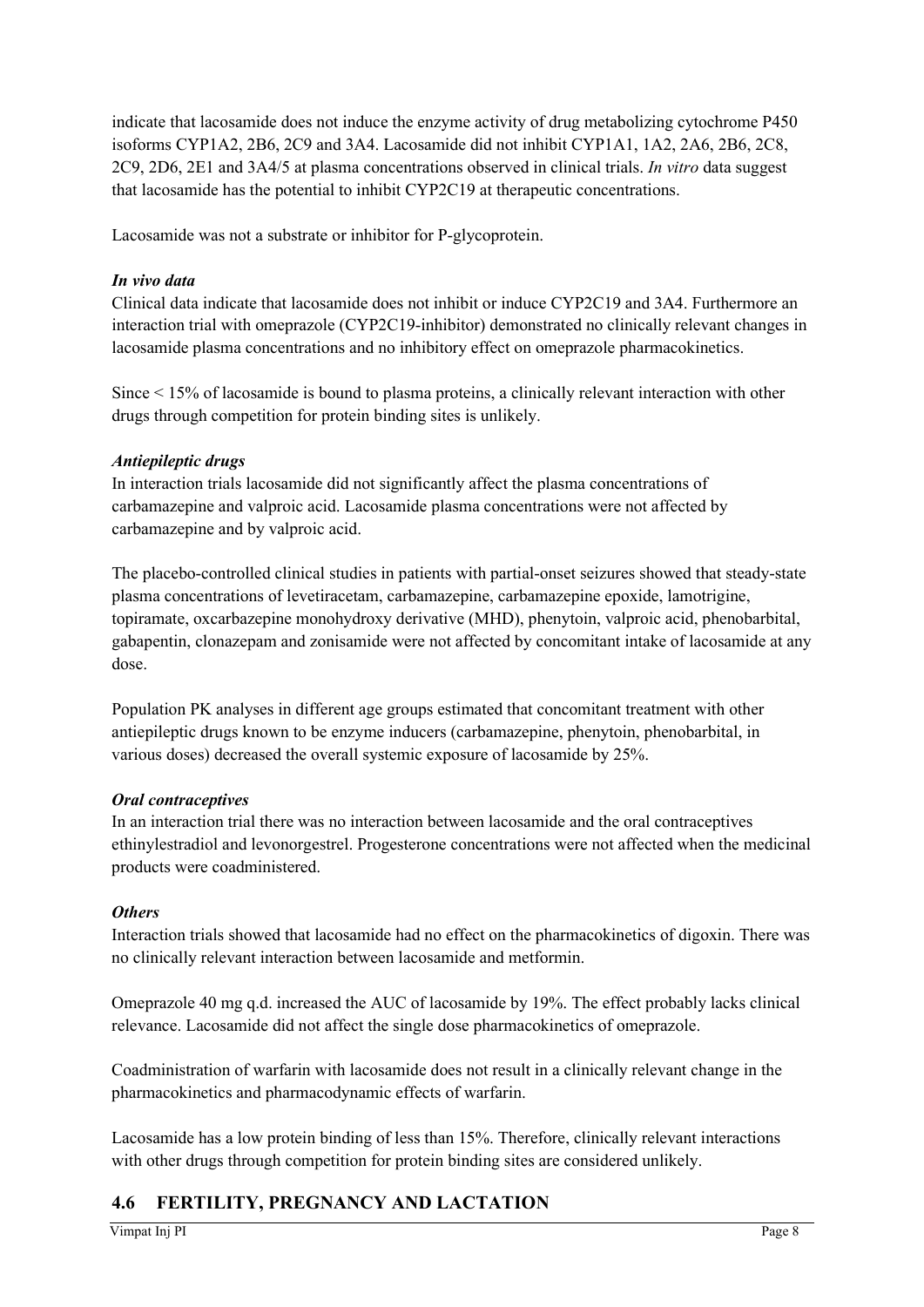## **Effects on fertility**

There are no human data on the effects of lacosamide on male or female fertility. Male or female fertility in rats was unaffected by oral lacosamide doses resulting in an estimated drug exposure (based on plasma  $AUC_{0-24h}$ ) that was one to two times that in humans with the maximum recommended dose. Test doses were limited by CNS adverse effects.

**Use in pregnancy (Category B3)**

There are no adequate data from the use of lacosamide in pregnant women. In reproductive and developmental toxicity studies in rodents and rabbits, no teratogenic effects but an increase in numbers of stillborn pups and pup deaths in the peripartum period, and slightly reduced live litter sizes and pup body weights were observed at maternal toxic doses in rats corresponding to systemic exposure levels below the expected clinical exposure. Test doses were limited by CNS adverse effects.

Lacosamide and/or its metabolites were shown to cross the placental barrier in rats after treatment of dams, and foetal tissue concentrations were similar to those for maternal tissue.

Lacosamide should not be used during pregnancy unless clearly necessary (if the benefit to the mother clearly outweighs the potential risk to the foetus). If women decide to become pregnant, the use of this product should be carefully re-evaluated. To monitor outcome of pregnancy in women exposed to Vimpat, doctors are encouraged to register pregnant patients taking Vimpat on the Australian Pregnancy Register for Women on Antiepileptic Medication with Epilepsy and Allied Conditions by calling 1800 069 722.

#### **Use in lactation**

Lacosamide is excreted in human breast milk. A decision on whether to continue/ discontinue breastfeeding or to continue/ discontinue therapy with Vimpat should be made taking into account the benefit of breast-feeding to the child and the benefit of Vimpat therapy to the woman.

# **4.7 EFFECTS ON ABILITY TO DRIVE AND USE MACHINES**

Vimpat may have minor to moderate influence on the ability to drive and use machines. Vimpat treatment has been associated with dizziness or blurred vision. Accordingly, patients should be advised not to drive a car or to operate other potentially hazardous machinery until they are familiar with the effects of Vimpat on their ability to perform such activities.

# **4.8 ADVERSE EFFECTS (UNDESIRABLE EFFECTS)**

# **Clinical studies**

# *Partial-onset seizures - Add-on therapy*

Based on the analysis of pooled placebo-controlled clinical trials in 1,308 patients with partial-onset seizures, a total of 61.9% of patients randomized to lacosamide and 35.2% of patients randomized to placebo reported at least 1 adverse reaction. The most frequently reported adverse reactions with lacosamide treatment were dizziness, headache, nausea and diplopia. They were usually mild to moderate in intensity. Some were dose related and could be alleviated by reducing the dose. Incidence and severity of CNS and gastrointestinal (GI) adverse reactions usually decreased over time. Overall in controlled studies the discontinuation rate due to adverse reactions was 12.2% for patients randomized to lacosamide and 1.6% for patients randomized to placebo. The most common adverse reaction resulting in discontinuation of lacosamide therapy was dizziness.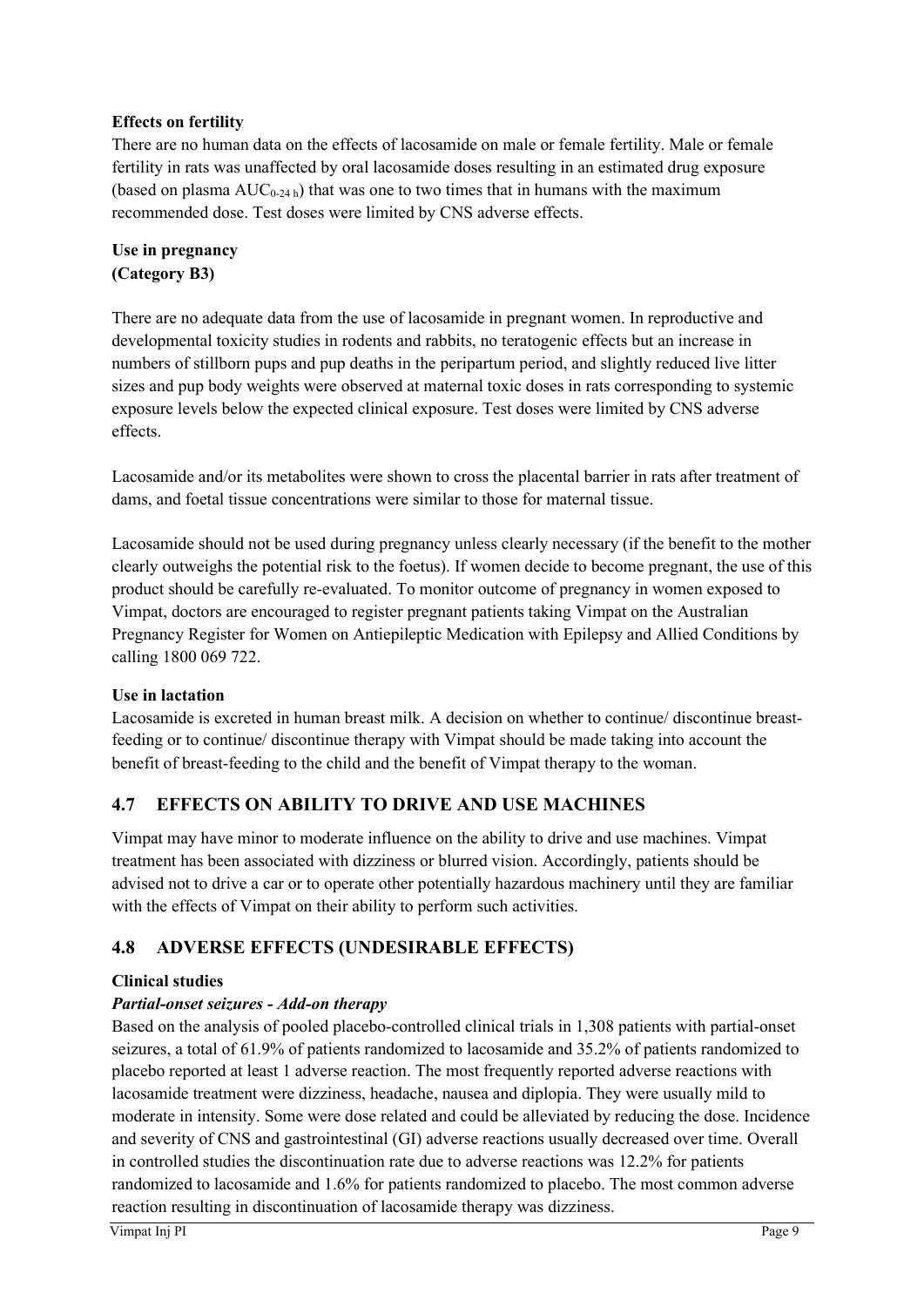The table below shows the incidence of very common ( $\geq 1/10$ ) and common ( $\geq 1/100$  to  $\leq 1/10$ ) adverse reactions by randomized treatment group which have been reported in pooled placebocontrolled clinical trials.

| MedDRA® SOC/<br>preferred term                              | Placebo<br>$N = 364$ | <b>LCM</b><br>200mg/day<br>$N = 270$ | <b>LCM</b><br>400mg/day<br>$N = 471$ | <b>LCM</b><br>600mg/day<br>$N = 203$ | <b>LCM</b><br><b>Total</b><br>$N = 944$ |
|-------------------------------------------------------------|----------------------|--------------------------------------|--------------------------------------|--------------------------------------|-----------------------------------------|
|                                                             |                      |                                      | n(%)                                 |                                      |                                         |
| Ear and labyrinth disorder                                  |                      |                                      |                                      |                                      |                                         |
| Vertigo                                                     | 3(0.8)               | 13(4.8)                              | 14(3.0)                              | 9(4.4)                               | 36(3.8)                                 |
| <b>Eye disorders</b>                                        |                      |                                      |                                      |                                      |                                         |
| Diplopia                                                    | 7(1.9)               | 17(6.3)                              | 49 (10.4)                            | 33(16.3)                             | 99 (10.5)                               |
| Vision blurred                                              | 8(2.2)               | 6(2.2)                               | 40(8.5)                              | 33(16.3)                             | 79 (8.4)                                |
| <b>Gastrointestinal disorders</b>                           |                      |                                      |                                      |                                      |                                         |
| Nausea                                                      | 16(4.4)              | 20(7.4)                              | 53 (11.3)                            | 35(17.2)                             | 108(11.4)                               |
| Vomiting                                                    | 9(2.5)               | 16(5.9)                              | 40(8.5)                              | 32(15.8)                             | 88 (9.3)                                |
| Constipation                                                | 3(0.8)               | 3(1.1)                               | 7(1.5)                               | 8(3.9)                               | 18(1.9)                                 |
| Flatulence                                                  | 0                    | 7(2.6)                               | 8(1.7)                               | 1(0.5)                               | 16(1.7)                                 |
| <b>General disorders and administration site conditions</b> |                      |                                      |                                      |                                      |                                         |
| Fatigue                                                     | 20(5.5)              | 19(7.0)                              | 33(7.0)                              | 30(14.8)                             | 82(8.7)                                 |
| Gait disturbance                                            | 1(0.3)               | 2(0.7)                               | 11(2.3)                              | 9(4.4)                               | 22(2.3)                                 |
| Asthenia                                                    | 2(0.5)               | 4(1.5)                               | 9(1.9)                               | 8(3.9)                               | 21(2.2)                                 |
| Injury, poisoning and procedural complications              |                      |                                      |                                      |                                      |                                         |
| Skin laceration                                             | 6(1.6)               | 6(2.2)                               | 14(3.0)                              | 6(3.0)                               | 26(2.8)                                 |
| Fall                                                        | 1(0.3)               | 2(0.7)                               | 10(2.1)                              | 2(1.0)                               | 14(1.5)                                 |
| Nervous system disorders                                    |                      |                                      |                                      |                                      |                                         |
| <b>Dizziness</b>                                            | 29(8.0)              | 43 (15.9)                            | 139 (29.5)                           | 107(52.7)                            | 289 (30.6)                              |
| Headache                                                    | 32(8.8)              | 30(11.1)                             | 65(13.8)                             | 25(12.3)                             | 120(12.7)                               |
| Coordination<br>abnormal                                    | 6(1.6)               | 11(4.1)                              | 34(7.2)                              | 31(15.3)                             | 76(8.1)                                 |
| Somnolence                                                  | 17(4.7)              | 14(5.2)                              | 38(8.1)                              | 16(7.9)                              | 68 (7.2)                                |
| Tremor                                                      | 15(4.1)              | 10(3.7)                              | 29(6.2)                              | 24 (11.8)                            | 63(6.7)                                 |
| Nystagmus                                                   | 14(3.8)              | 6(2.2)                               | 21(4.5)                              | 21(10.3)                             | 48(5.1)                                 |
| Balance disorder                                            | $\boldsymbol{0}$     | 3(1.1)                               | 24(5.1)                              | 13(6.4)                              | 40(4.2)                                 |
| Memory impairment                                           | 6(1.6)               | 3(1.1)                               | 7(1.5)                               | 12(5.9)                              | 22(2.3)                                 |
| Cognitive disorder                                          | 1(0.3)               | 1(0.4)                               | 10(2.1)                              | 4(2.0)                               | 15(1.6)                                 |
| <b>Psychiatric disorders</b>                                |                      |                                      |                                      |                                      |                                         |
| Depression                                                  | 2(0.5)               | 6(2.2)                               | 11(2.3)                              | 3(1.5)                               | 20(2.1)                                 |
| Skin and subcutaneous disorders                             |                      |                                      |                                      |                                      |                                         |
| Pruritus                                                    | 2(0.5)               | 8(3.0)                               | 9(1.9)                               | 5(2.5)                               | 22(2.3)                                 |

| Table 2 - Incidence of Treatment-Emergent Adverse Events regardless of causality during the |  |
|---------------------------------------------------------------------------------------------|--|
| <b>Treatment Phase</b>                                                                      |  |

LCM=lacosamide; MedDRA® =Medical Dictionary for Regulatory Activities; SOC=system organ class. Note: Treatment Phase includes both Titration and Maintenance Phase data.

#### Effect on liver function tests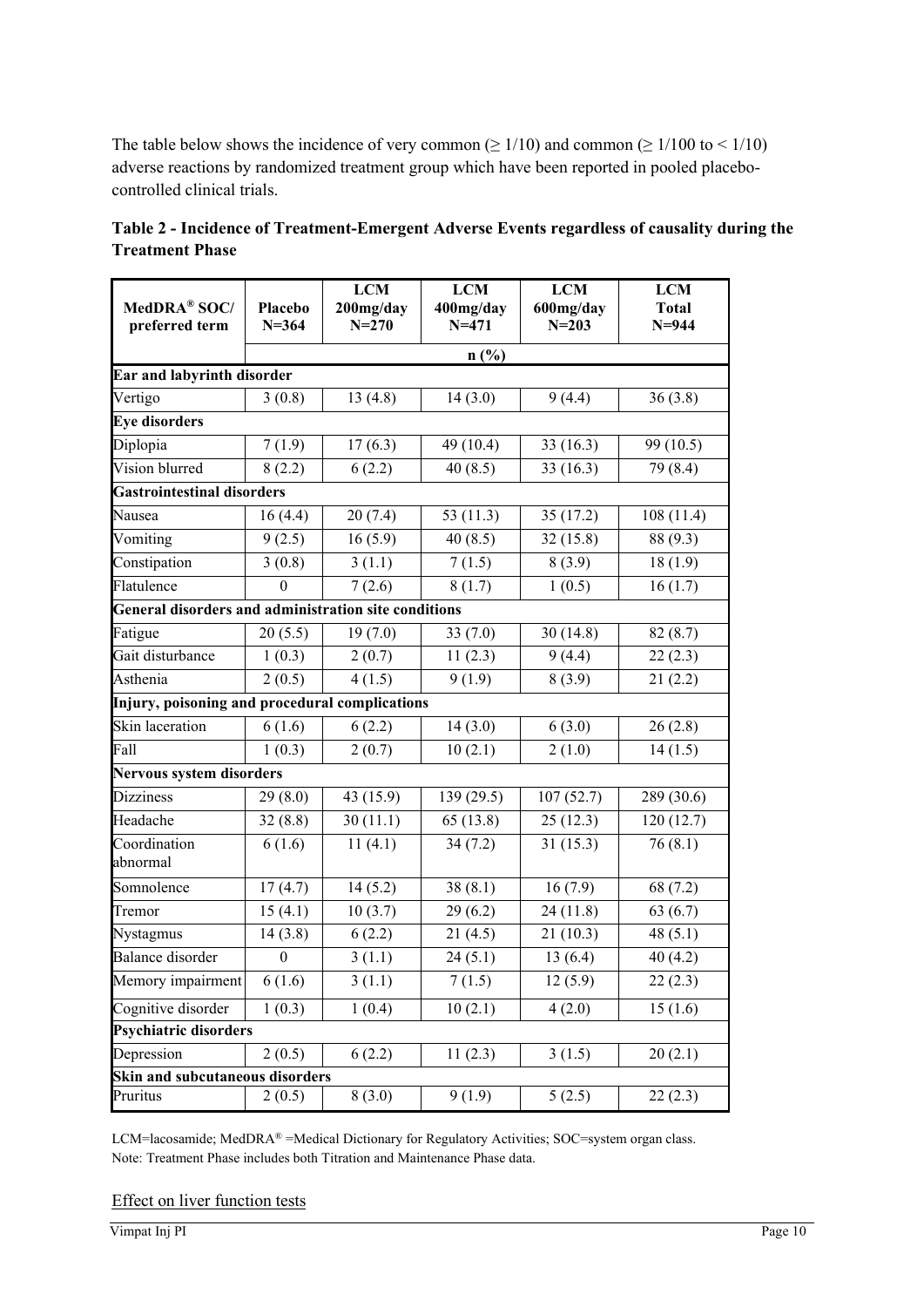Abnormalities in liver function tests have been observed in controlled trials with Vimpat in adult patients with partial-onset seizures who were taking 1 to 3 concomitant antiepileptic drugs. Elevations of ALT to  $\geq$  3 x ULN occurred in 0.7% (7/935) of Vimpat patients and 0% (0/356) of placebo patients. One case of hepatitis with transaminases  $> 20$  x ULN was observed in one healthy subject 10 days after Vimpat treatment completion, along with nephritis (proteinuria and urine casts). Serologic studies were negative for viral hepatitis. Transaminases returned to normal within one month without specific treatment. At the time of this event, bilirubin was normal. The hepatitis/ nephritis was interpreted as a delayed hypersensitivity reaction to Vimpat.

### *Partial-onset seizures - Monotherapy*

Based on the analysis of data from a non-inferiority monotherapy clinical trial comparing lacosamide to carbamazepine controlled release (CR), the most common adverse reactions for lacosamide were headache (13.7%), dizziness (11.7%). The discontinuation rate due to adverse reactions was 10.6% for patients randomized to lacosamide and 15.6% for patients randomized to carbamazepine CR.

| MedDRA <sup>®</sup> SOC                              | <b>LCM</b>        | <b>CBZ-CR</b>     |
|------------------------------------------------------|-------------------|-------------------|
|                                                      |                   |                   |
| <b>PT</b>                                            | $N = 444$         | $N = 442$         |
|                                                      | $n$ (%) [#]       | $n$ (%) [#]       |
| <b>Any TEAEs</b>                                     | 328 (73.9) [1212] | 332 (75.1) [1374] |
| <b>Gastrointestinal disorders</b>                    |                   |                   |
| Nausea                                               | 26 (5.9) [32]     | $22(5.0)$ [28]    |
| Diarrhoea                                            | $9(2.0)$ [11]     | $17(3.8)$ [20]    |
| Constipation                                         | $3(0.7)$ [3]      | 19 (4.3) [20]     |
| General disorders and administration site conditions |                   |                   |
| Fatigue                                              | $32(7.2)$ [36]    | 46 (10.4) [52]    |
| <b>Infections and infestations</b>                   |                   |                   |
| Nasopharyngitis                                      | 26 (6.3) [40]     | 29 (6.6) [36]     |
| Urinary tract infection                              | 13 $(2.9)$ [16]   | $15(3.4)$ [19]    |
| <b>Investigations</b>                                |                   |                   |
| ALT increased                                        | $8(1.8)$ [9]      | $15(3.4)$ [16]    |
| GGT increased                                        | $7(1.6)$ [8]      | $36(8.1)$ [37]    |
| <b>Metabolism and nutrition disorders</b>            |                   |                   |
| Hypercholesterolaemia                                | $11(2.5)$ [11]    | $21(4.8)$ [21]    |
| <b>Nervous system disorders</b>                      |                   |                   |
| Headache                                             | $61(13.7)$ [81]   | 57 (12.9) [75]    |
| <b>Dizziness</b>                                     | 52 (11.7) [60]    | 38 (8.6) [47]     |
| Somnolence                                           | 24 (5.4) [25]     | 41 (9.30 [46]     |
| Skin and subcutaneous tissue disorders               |                   |                   |
| Rash                                                 | $7(1.6)$ [11]     | $14(3.2)$ [16]    |

**Table 3 – Incidence of the most commonly reported Treatment-Emergent Adverse Events regardless of causality with onset during the Treatment Period with an incidence of at least 3% in either treatment group**

The use of lacosamide is associated with dose related increase in the PR interval. Adverse reactions associated with PR interval prolongation (e.g. atrioventricular block, syncope, bradycardia) may occur. In add-on clinical trials in epilepsy patients the incidence rate of reported first degree AV block is uncommon,  $0.7\%$ ,  $0\%$ ,  $0.5\%$  and  $0\%$  for lacosamide 200 mg, 400 mg, 600 mg or placebo, respectively. No second or higher degree AV block was seen in lacosamide treated epilepsy patients. In the monotherapy trial the incidence of prolonged PR intervals was similar across treatment groups: 40 subjects (9.6%) in the lacosamide treatment group and 37 subjects (8.9%) in the carbamazepine CR treatment group experienced a treatment-emergent PR interval of > 200ms and 16 subjects (3.7%) in the lacosamide treatment group and 13 subjects (3.0%) in the carbamazepine CR treatment group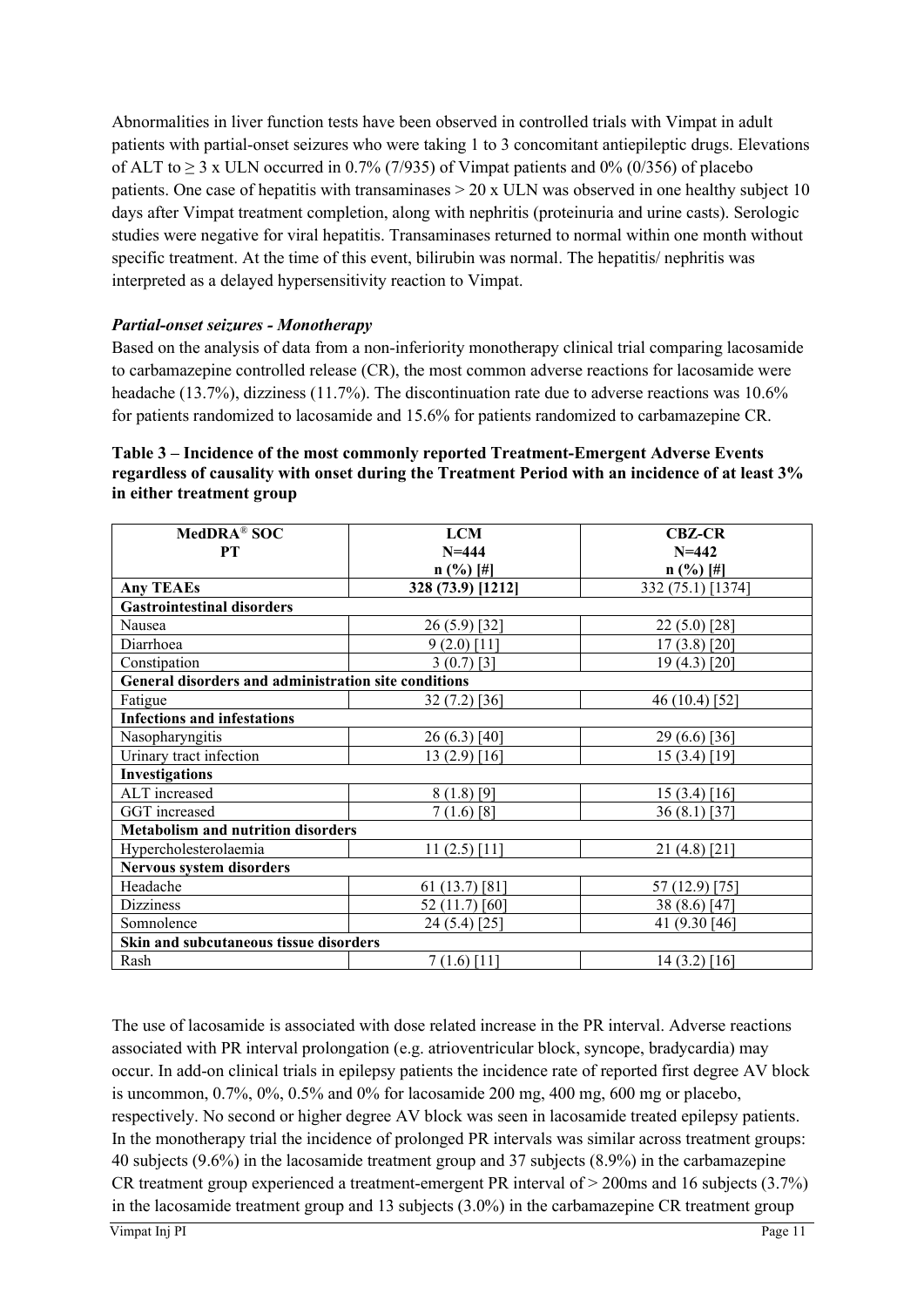experienced a treatment-emergent PR interval of > 220ms. Three subjects in each treatment group  $(0.7\%$  in each treatment group) experienced a PR interval of  $>$  250ms.

The incidence rate for syncope reported in pooled add-on therapy clinical trials is uncommon and did not differ between lacosamide treated (n=944) epilepsy patients  $(0.1\%)$  and placebo treated (n=364) epilepsy patients (0.3%). In the monotherapy clinical trial comparing lacosamide to carbamazepine CR, syncope was reported in 7/444 (1.6%) lacosamide patients and 1/442 (0.2%) carbamazepine CR patients.

In the short-term investigational trials of lacosamide in epilepsy patients, there were no cases of atrial fibrillation or flutter, however both have been reported in open label epilepsy trials.

In addition, the following potentially important adverse drug reactions have been identified as being reported in clinical trials.

*Psychiatric disorders.* Common: confusional state, insomnia *Nervous system disorders.* Common: myoclonic epilepsy, ataxia, hypoesthesia, dysarthria, disturbance in attention, paraesthesia *Ear and labyrinth disorders.* Common: tinnitus *Gastrointestinal disorders.* Common: dyspepsia, dry mouth, diarrhoea *General disorders and administration site conditions.* Common: irritability, feeling drunk *Musculoskeletal and connective tissue disorders.* Common: muscle spasms *Injury, poisoning and procedural complications.* Common: contusion

# *Primary generalised tonic-clonic seizures*

The safety profile of lacosamide reported in a study conducted in patients aged 4 years and older with idiopathic generalised epilepsy with primary generalised tonic-clonic seizures (PGTCS) was consistent with the safety profile reported from the pooled placebo-controlled clinical trials in partialonset seizures. Additional adverse reaction reported in PGTCS patients was myoclonic epilepsy (2.5% in the lacosamide-group and 0% in the placebo-group). The most frequently reported adverse reactions were dizziness and somnolence. The most common adverse reactions resulting in discontinuation of lacosamide therapy were dizziness and suicidal ideation. The discontinuation rate due to adverse reactions was 9.1% of the lacosamide group and 4.1% in the placebo group.

#### *Loading dose administration*

Incidence of CNS adverse reactions such as dizziness may be higher after a loading dose.

#### *Elderly population*

In the monotherapy study comparing lacosamide to carbamazepine CR, the safety profile of lacosamide in elderly patients ( $\geq 65$  years of age) appears to be similar to that observed in patients less than 65 years of age. However, a higher incidence (≥5% difference) of fall, diarrhea and tremor has been reported in elderly patients compared to younger adult patients.

# *Paediatric population*

The safety profile of lacosamide in placebo-controlled and in open-label studies in add-on therapy in children from 4 years of age was consistent with the safety profile observed in adults. In a 16 week placebo-controlled study (n=343), the most common adverse reactions were somnolence (14.0%) and, as commonly observed in the paediatric population a high incidence of infections and associated symptoms, such as nasopharyngitis (9.9%), pyrexia (8.2%) and pharyngitis (4.7%). The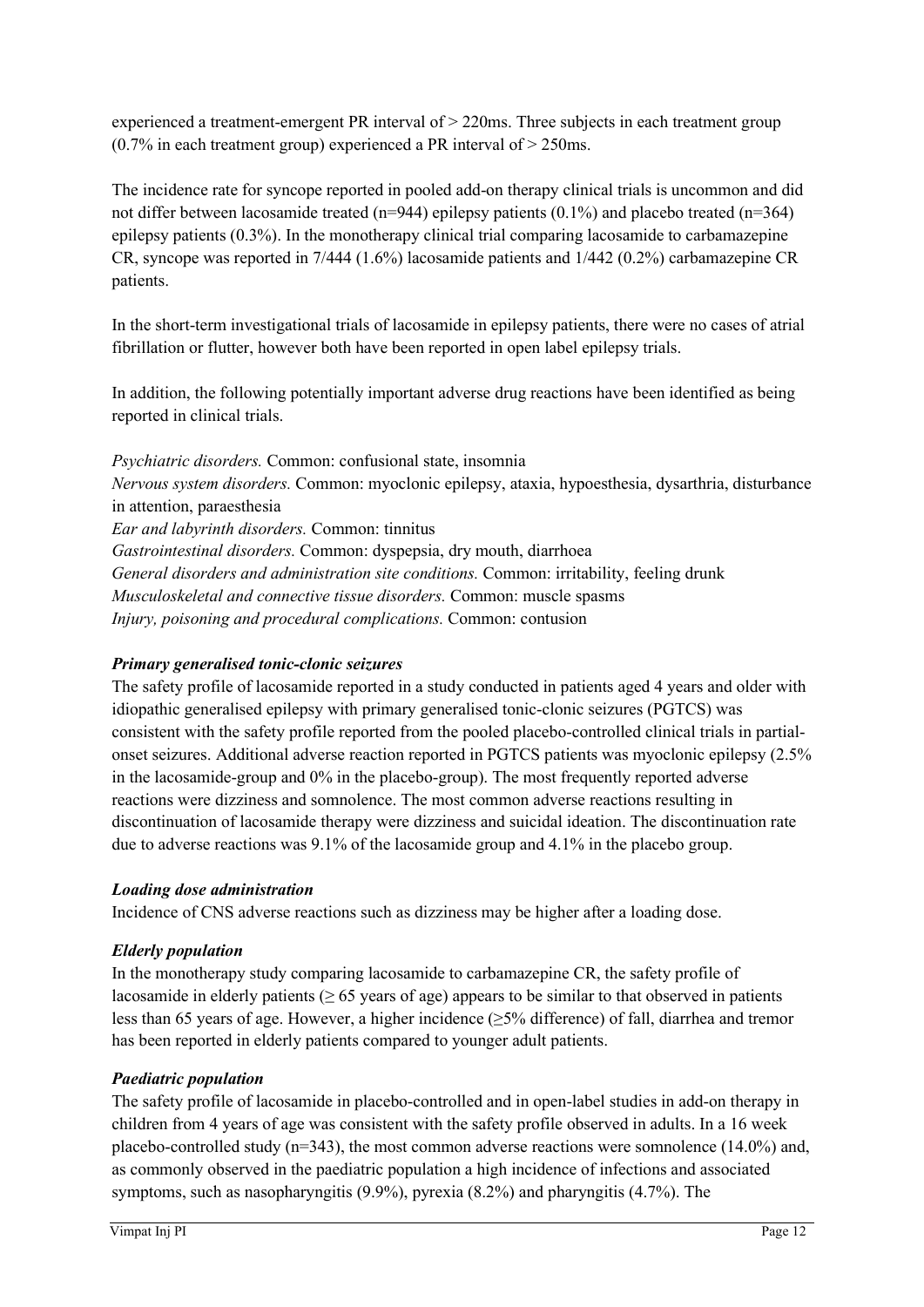discontinuation rate during the treatment period due to adverse reactions was 4.1% for patients randomized to lacosamide and 5.8% for patients randomized to placebo. In the placebo-controlled study, the additional adverse reactions reported in children, decreased appetite and lethargy were observed at the rate of 3.5%, 0.6% respectively, and no cases of abnormal behaviour were reported. In the open-label studies (n=408) with a duration of up to 2 years, these adverse reactions were reported at the rate of 5.9% for decreased appetite, 2.7% for lethargy and 1.7% for abnormal behaviour. In these open-label studies, the most frequently reported adverse reactions were nasopharyngitis (15.7%), vomiting (14.7%), dizziness (13.5), and pyrexia (13.0%). The table below shows the incidence of treatment-emergent adverse event occurred in ≥3% of all children aged from 4 years in the placebo-controlled trial.

| MedDRA® SOC/ preferred term                          | Placebo   | <b>LCM</b> |
|------------------------------------------------------|-----------|------------|
|                                                      | $n=172$   | $n=171$    |
|                                                      | n(%)      | n(%)       |
| <b>Any TEAEs</b>                                     | 100(58.1) | 116(67.8)  |
| <b>Eye disorders</b>                                 |           |            |
| Diplopia                                             | 1(0.6)    | 8(4.7)     |
| <b>Gastrointestinal disorders</b>                    |           |            |
| Vomiting                                             | 7(4.1)    | 15(8.8)    |
| Diarrhoea                                            | 7(4.1)    | 7(4.1)     |
| Nausea                                               | 5(2.9)    | 6(3.5)     |
| General disorders and administration site conditions |           |            |
| Pyrexia                                              | 7(4.1)    | 14(8.2)    |
| Fatigue                                              | 3(1.7)    | 7(4.1)     |
| <b>Infections and infestations</b>                   |           |            |
| Nasopharyngitis                                      | 7(4.1)    | 17(9.9)    |
| Upper respiratory tract infection                    | 10(5.8)   | 8(4.7)     |
| Pharyngitis                                          | 4(2.3)    | 8(4.7)     |
| <b>Metabolism and nutrition disorders</b>            |           |            |
| Decreased appetite                                   | 1(0.6)    | 6(3.5)     |
| Nervous system disorders                             |           |            |
| Somnolence                                           | 9(5.2)    | 24 (14.0)  |
| <b>Dizziness</b>                                     | 6(3.5)    | 18(10.5)   |
| Headache                                             | 11(6.4)   | 11(6.4)    |
| Convulsion                                           | 7(4.1)    | 4(2.3)     |
| Tremor                                               | 0(0)      | 6(3.5)     |

**Table 4 - Incidence of Treatment-Emergent Adverse Events regardless of causality during the treatment phase in children aged from 4 years of age**

LCM=lacosamide; MedDRA<sup>®</sup> =Medical Dictionary for Regulatory Activities; SOC=system organ class. Note: n is the number of subjects reporting at least 1 TEAE within system organ class/preferred term.

In addition, the following adverse drug reactions have been identified as being reported in clinical trials.

*Psychiatric disorders.* Common: abnormal behaviour *Nervous system disorders.* Common: lethargy *Metabolism and nutrition disorders.* Common: decreased appetite

#### *Intravenous administration*

Adverse reactions with intravenous administration generally appeared similar to those observed with the oral formulation, although intravenous administration was associated with local adverse events such as injection site pain or discomfort  $(2.5\%)$ , irritation  $(1\%)$  and erythema  $(0.5\%)$ .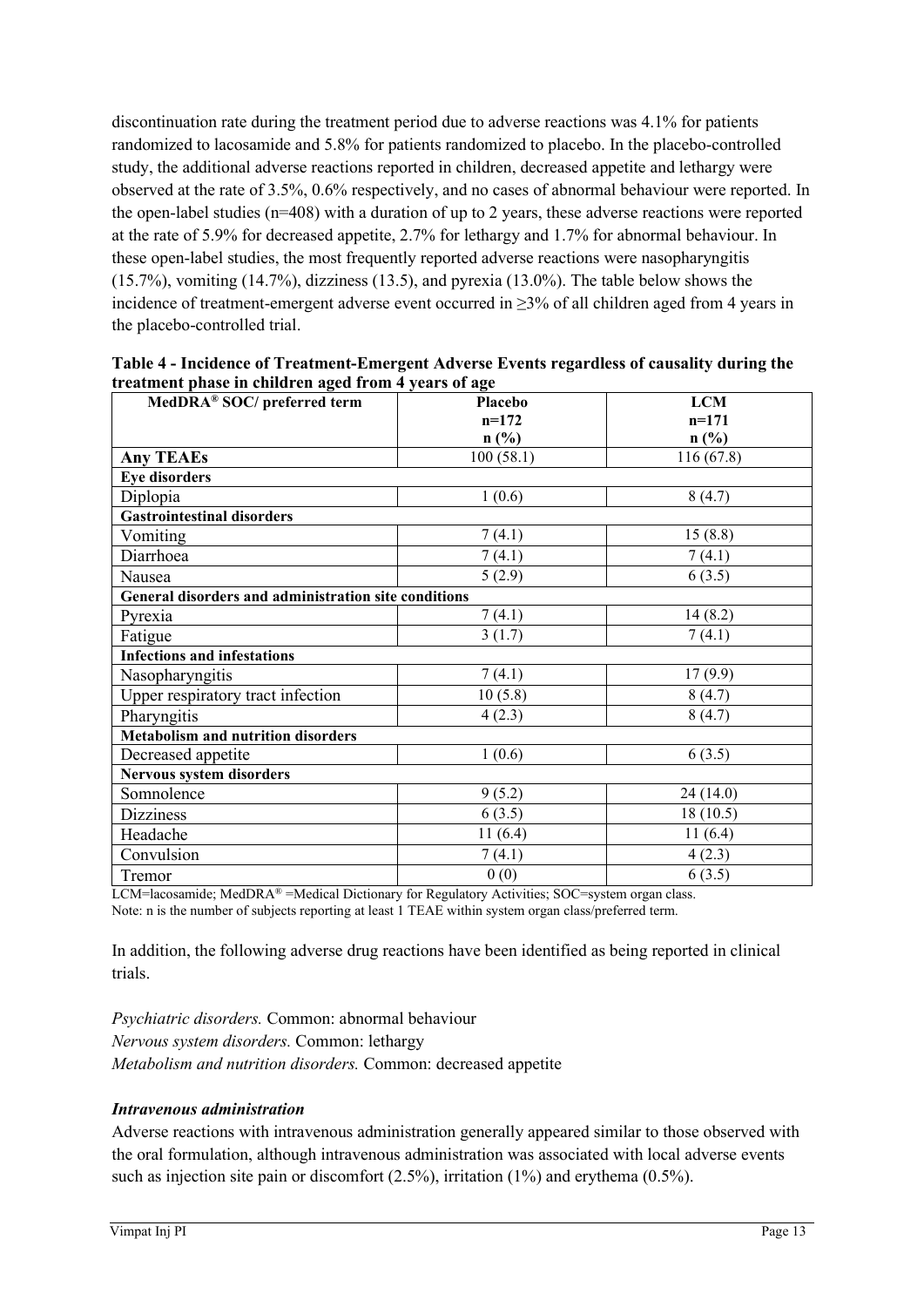#### **Post-marketing experience**

In addition to the adverse reactions reported during clinical studies and listed above, the following adverse reactions have been reported in post-marketing experience. Data are insufficient to support an estimate of their incidence in the population to be treated.

### *Blood and lymphatic system disorders.* Agranulocytosis.

*Immune system disorders.* Drug hypersensitivity reactions. Multiorgan hypersensitivity reactions (also known as drug reaction with eosinophilia and systemic symptoms, DRESS) have been reported in patients with some antiepileptic agents. These reactions are variable in expression but typically present with fever and rash and can be associated with involvement of different organ systems. Potential cases have been reported rarely with lacosamide and if multiorgan hypersensitivity reaction is suspected, Vimpat should be discontinued.

*Psychiatric disorders.* Euphoric mood, suicide attempt and suicidal ideation, aggression, agitation, psychotic disorder, hallucination.

*Nervous system disorders.* Dyskinesia, seizure. Very few cases of seizure worsening (including occurrence of status epilepticus) have been reported.

*Cardiac disorders.* Ventricular tachyarrhythmia, Bradycardia, atrioventricular block, atrial fibrillation and atrial flutter.

*Hepatobiliary disorders.* Liver function test abnormal, hepatic enzyme increased (> 2x ULN). *Skin and subcutaneous tissue disorders.* Toxic epidermal necrolysis, Stevens-Johnson syndrome, rash, angioedema, urticaria.

#### **Reporting suspected adverse effects**

Reporting suspected adverse reactions after registration of the medicinal product is important. It allows continued monitoring of the benefit-risk balance of the medicinal product. Healthcare professionals are asked to report any suspected adverse reactions at http://www.tga.gov.au/reportingproblems.

# **4.9 OVERDOSE**

#### **Symptoms**

Symptoms observed after an accidental or intentional overdose of lacosamide are primarily associated with CNS and gastrointestinal system.

The types of adverse events experienced by patients exposed to doses above 400 mg up to 800 mg were not clinically different from those of patients administered recommended doses of lacosamide.

Events reported after an intake of more than 800 mg are dizziness, nausea, seizures (generalised tonicclonic seizures, status epilepticus). Cardiac conduction disorders, shock and coma have also been observed. Fatalities have been reported in patients following an intake of acute single overdose of several grams of lacosamide.

#### **Management of overdose**

There is no specific antidote for overdose with lacosamide. Treatment of lacosamide overdose should include general supportive measures and may include haemodialysis if necessary (see Section 5.2 Pharmacokinetic Properties).

For information on the management of overdose, contact the Poisons Information Centre on 131126 (Australia).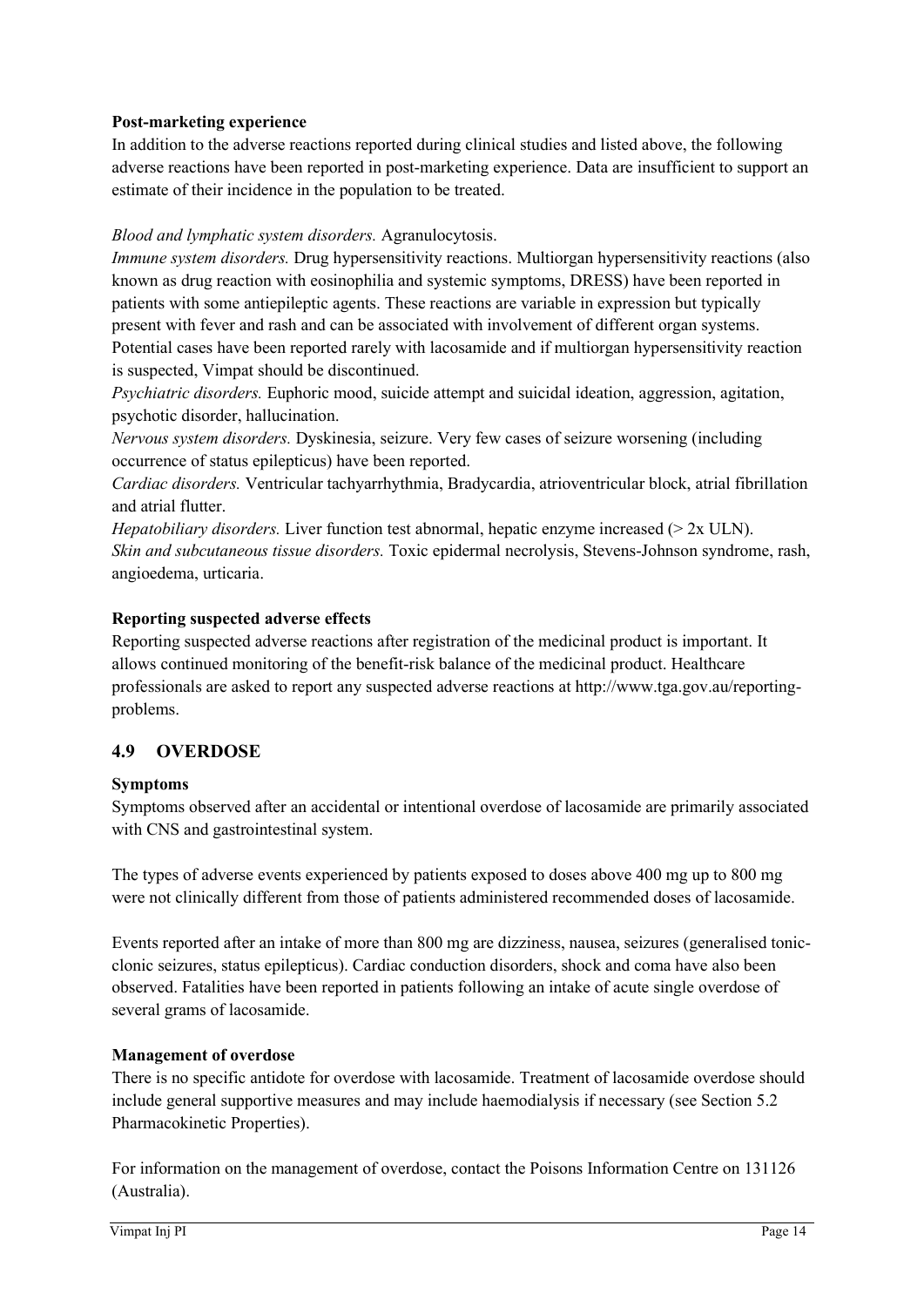# **5 PHARMACOLOGICAL PROPERTIES**

# **5.1 PHARMACODYNAMIC PROPERTIES**

## **Mechanism of action**

The precise mechanism by which lacosamide exerts its antiepileptic effect in humans remains to be fully elucidated. *In vitro* electrophysiological studies have shown that lacosamide selectively enhances slow inactivation of voltage gated sodium channels, resulting in reduced hyperexcitability of neuronal membranes.

Lacosamide protected against seizures in a broad range of animal models of partial and primary generalised seizures and delayed kindling development. In non-clinical experiments lacosamide in combination with levetiracetam, carbamazepine, phenytoin, valproate, lamotrigine, topiramate or gabapentin showed synergistic or additive anticonvulsant effects.

### **Clinical trials (partial-onset seizures)**

#### *Monotherapy*

Efficacy of lacosamide as monotherapy was established in a double-blind, parallel group, noninferiority comparison to carbamazepine CR in patients 16 years of age or older with newly or recently diagnosed epilepsy. Patients with idiopathic generalised epilepsy were excluded. The patients were randomized to carbamazepine CR or lacosamide. The dose was based on dose response and ranged from 400 to 1200 mg/day for carbamazepine CR and 200 - 600 mg/day for lacosamide. The duration of the treatment was up to 121 weeks depending on the response.

In the full analysis set (FAS) for the patients with partial-onset seizures, the estimated 6-month seizure freedom rates were 89.5% for lacosamide-treated patients (n=405) and 91.2% for carbamazepine CR treated patients (n=405) using the Kaplan-Meier survival analysis method. The adjusted absolute difference between treatments was -1.8% (95 % CI: -6.1, 2.8). Similar results were observed in the per-protocol set (PPS).

|                         | <b>FAS</b>    |              | <b>PPS</b>    |              |  |  |
|-------------------------|---------------|--------------|---------------|--------------|--|--|
| <b>Parameter</b>        | <b>LCM</b>    | CBZ-CR       | <b>LCM</b>    | CBZ-CR       |  |  |
|                         | $N = 405$     | $N = 405$    | $N = 374$     | $N = 364$    |  |  |
| Stratified <sup>a</sup> |               |              |               |              |  |  |
| KM seizure free         | 89.5          | 91.2         | 91.0          | 92.5         |  |  |
| $(\%)(95\% \text{ CI})$ | (86.3, 92.6)  | (88.2, 94.2) | (88.0, 94.1)  | (89.5, 95.4) |  |  |
| LCM-CBZ-CR:             |               |              |               |              |  |  |
| KM seizure free         | $-1.8$        |              | $-1.4$        |              |  |  |
| $(\%)(95\% \text{ CI})$ | $(-6.1, 2.6)$ |              | $(-5.7, 2.8)$ |              |  |  |
| Relative ratio $(\%)^b$ | $-6.7$        |              | $-6.1$        |              |  |  |

### **Table 5 – Kaplan-Meier proportion of subjects seizure free for 6 months at the last evaluated dose in the patients with partial-onset seizures**

FAS = Full Analysis Set and PPS = Per-Protocol Set.

a Estimated by Mantel Haenszel methods.

b Relative ratio=Lower limit of 2-sided 95% CI of the stratified difference between LCM and CBZ-CR in seizure-free rates divided by CBZ-CR seizure-free rate

# *Add-on therapy*

The efficacy of Vimpat as add-on therapy in partial-onset seizures was established in three 12 week, randomized, double blind, placebo-controlled, multicenter trials in adult patients. Patients enrolled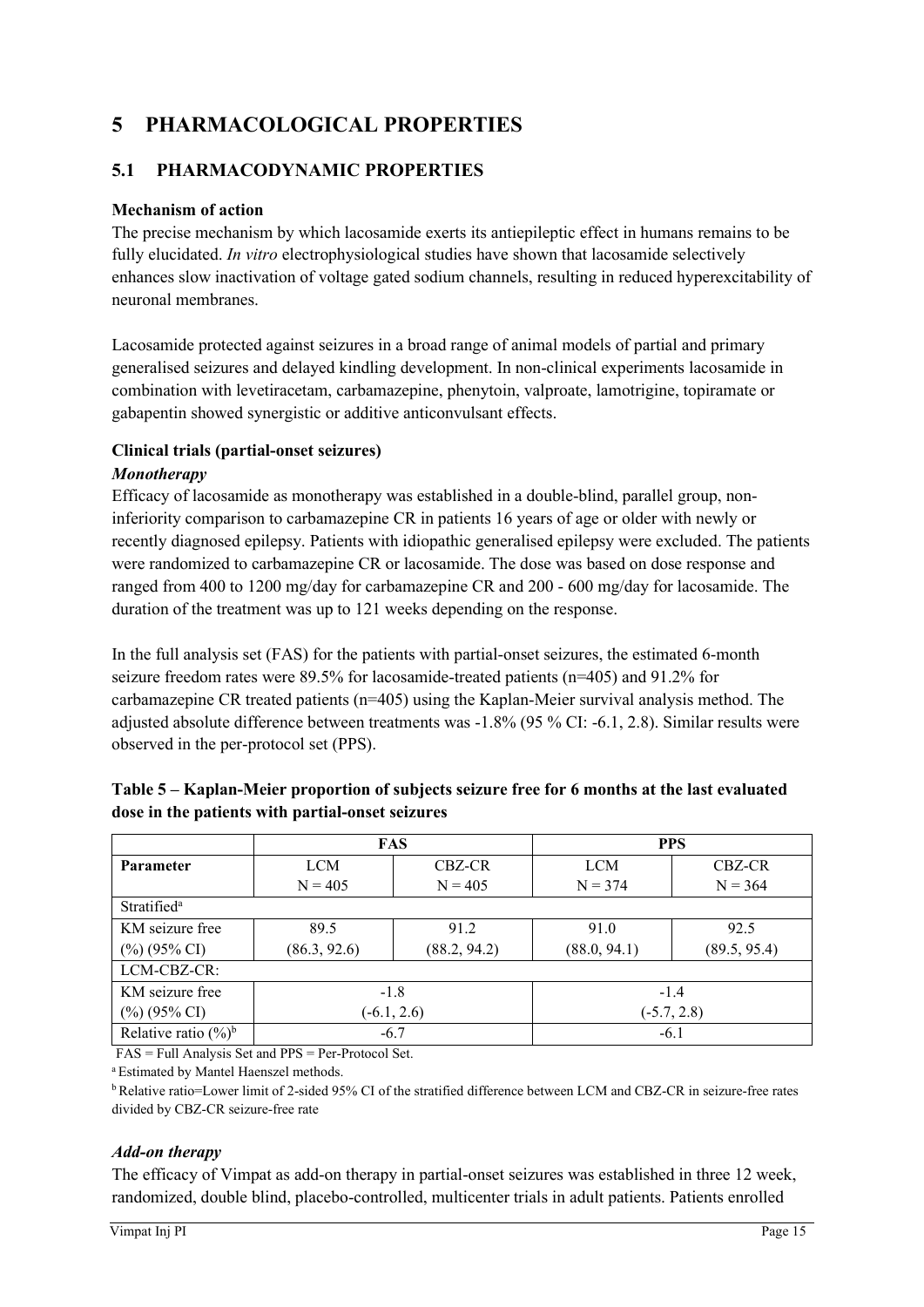had partial-onset seizures with or without secondary generalisation and were not adequately controlled with 1 to 3 concomitant AEDs. During an 8 week baseline period, patients were required to have an average of  $\geq$  4 partial-onset seizures per 28 days with no seizure free period exceeding 21 days. In these 3 trials, patients had a mean duration of epilepsy of 24 years and a median baseline seizure frequency ranging from 10 to 17 per 28 days. Overall, 84% of patients were taking 2 to 3 concomitant AEDs with or without concurrent vagal nerve stimulation (VNS). In addition, 45% of patients had taken 7 or more AEDs throughout their lifetime.

Trial SP667 compared doses of Vimpat 200 mg, 400 mg and 600 mg/day with placebo. Trial SP754 compared doses of Vimpat 400 mg and 600 mg/day with placebo. Trial SP755 compared doses of Vimpat 200 mg and 400 mg/day with placebo. The trials required forced up-titration to the target (randomized) dose over up to 6 weeks (Trial SP667 and Trial SP754) or 4 weeks (Trial SP755). In all 3 trials, active treatment was initiated at 100 mg/day (50 mg given twice daily) and increased in weekly increments of 100 mg/day to the target dose. Subjects randomized to Vimpat 600 mg/day in Trial SP667, Vimpat 400 mg and 600 mg/day in Trial SP754, and Vimpat 400 mg/day in Trial SP755 received active drug beginning at Week 1. To facilitate trial blinding, subjects randomized to Vimpat 200 mg and 400 mg/day in Trial SP667 received placebo for the first 4 or 2 weeks, respectively, and subjects randomized to Vimpat 200 mg/day in Trial SP755 received placebo for the first 2 weeks.

In all three trials, following an 8 week baseline phase to establish baseline seizure frequency prior to randomization, subjects were randomized and titrated to the randomized dose (a 1-step back-titration of Vimpat 100 mg/day or placebo was allowed in the case of intolerable adverse events at the end of the titration phase). Treatment was maintained for 12 weeks.

A reduction over placebo in seizure frequency per 28 days, the primary variable in all three trials, was significant with Vimpat treatment at doses of 200 mg (Trial SP755, but not Trial SP667), 400 mg (Trials SP667, SP754, and SP755), and 600 mg/day (Trials SP667 and SP754). (See Table 6, Figure 1.) The 50% responder rates for 400 mg and 600 mg/day Vimpat were also statistically superior to placebo. (Figure 2.)

Among the subjects who completed the 12 week maintenance phase, a total across all three trials of 12 (3.3%) and 6 (4.8%) subjects taking Vimpat 400 mg and 600 mg/day, respectively, were seizure free compared with 3 (0.9%) subjects taking placebo.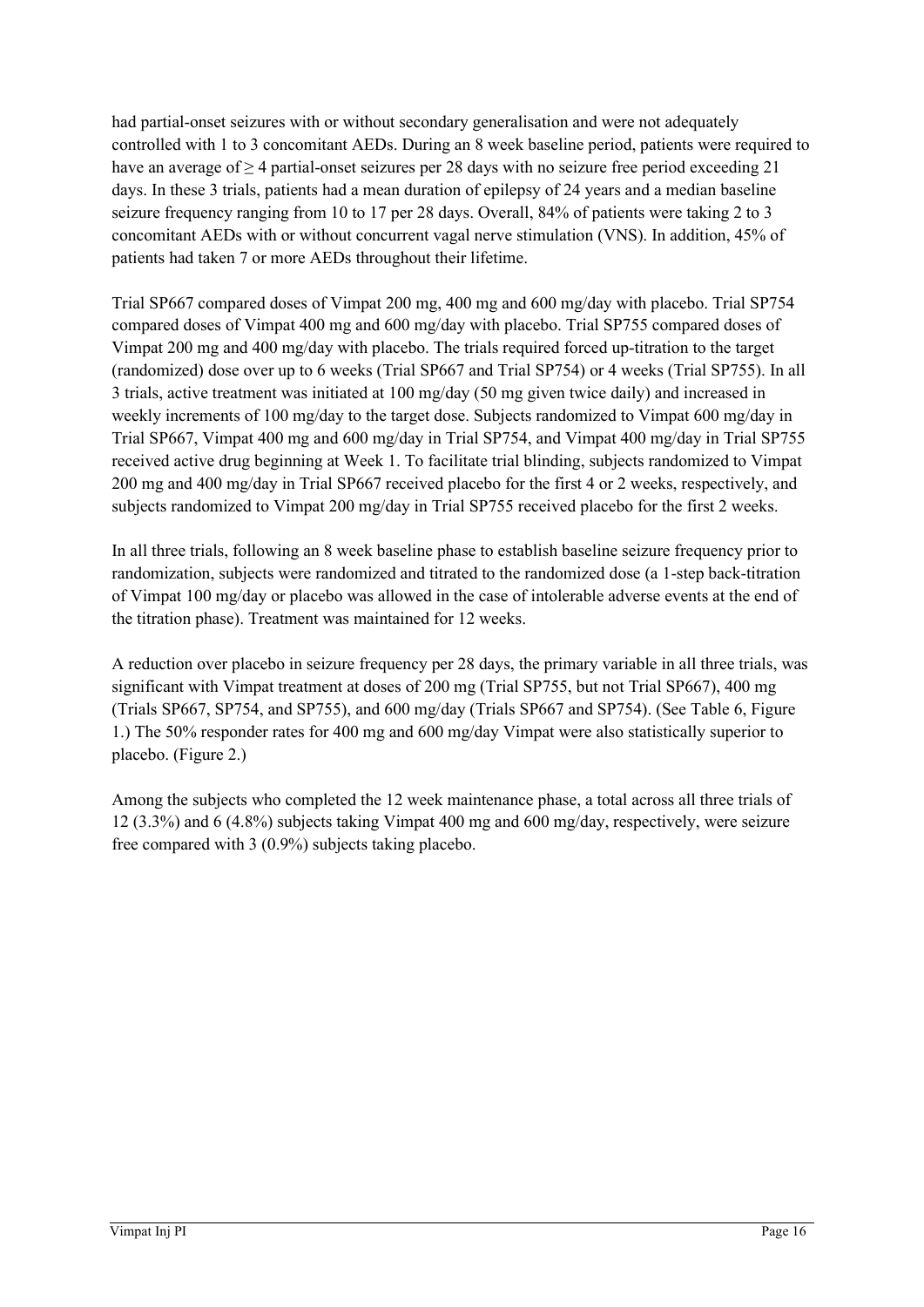| <b>Randomized</b><br><b>Treatment</b><br>Group | <b>Number of Patients</b><br>per Treatment<br>Group | <b>Median Baseline</b><br><b>Seizure</b><br><b>Frequency per 28</b><br>Days | <b>Median Percent</b><br><b>Reduction from</b><br><b>Baseline</b> | Percent<br><b>Reduction Over</b><br><b>Placebo</b> |
|------------------------------------------------|-----------------------------------------------------|-----------------------------------------------------------------------------|-------------------------------------------------------------------|----------------------------------------------------|
| <b>Trial SP667</b>                             |                                                     |                                                                             |                                                                   |                                                    |
| Placebo                                        | 96                                                  | 11                                                                          | 10%                                                               | N/A                                                |
| 200 mg/day                                     | 107                                                 | 13                                                                          | 26%                                                               | 14.6%                                              |
| 400 mg/day                                     | 107                                                 | 13                                                                          | 39%                                                               | 28.4%**                                            |
| 600 mg/day                                     | 105                                                 | 11                                                                          | 40%                                                               | $21.3\%**$                                         |
| <b>Trial SP754</b>                             |                                                     |                                                                             |                                                                   |                                                    |
| Placebo                                        | 104                                                 | 15                                                                          | 20.8%                                                             | N/A                                                |
| 400 mg/day                                     | 201                                                 | 12                                                                          | 37.3%                                                             | $21.6\%$ **                                        |
| 600 mg/day                                     | 97                                                  | 17                                                                          | 37.8%                                                             | $24.6\%**$                                         |
| Trial SP755                                    |                                                     |                                                                             |                                                                   |                                                    |
| Placebo                                        | 159                                                 | 10                                                                          | 20.5%                                                             | N/A                                                |
| 200 mg/day                                     | 160                                                 | 12                                                                          | 35.3%                                                             | $14.4\%*$                                          |
| 400 mg/day                                     | 158                                                 | 10                                                                          | 36.4%                                                             | $15.0\%*$                                          |

**Table 6 – Vimpat Reduction in Partial-onset Seizure Frequency per 28 Days from Baseline to the Maintenance Phase**

\* Significant at the 0.0500 level; \*\*Significant at the 0.0100 level; Percent reduction over placebo and corresponding pvalues are based on log-transformed data from pairwise treatment ANCOVA models.

Note: Maintenance Phase includes data for the Titration Phase for patients who discontinued prior to entering the Maintenance Phase.

# **Figure 1 – Median Percent Reduction in Seizure Frequency per 28 days from Baseline to the Maintenance Phase by Dose**



LCM = lacosamide \*Significant at the 0.0500 level; \*\*Significant at the 0.0100 level p-values are based on log-transformed data from pairwise treatment ANCOVA models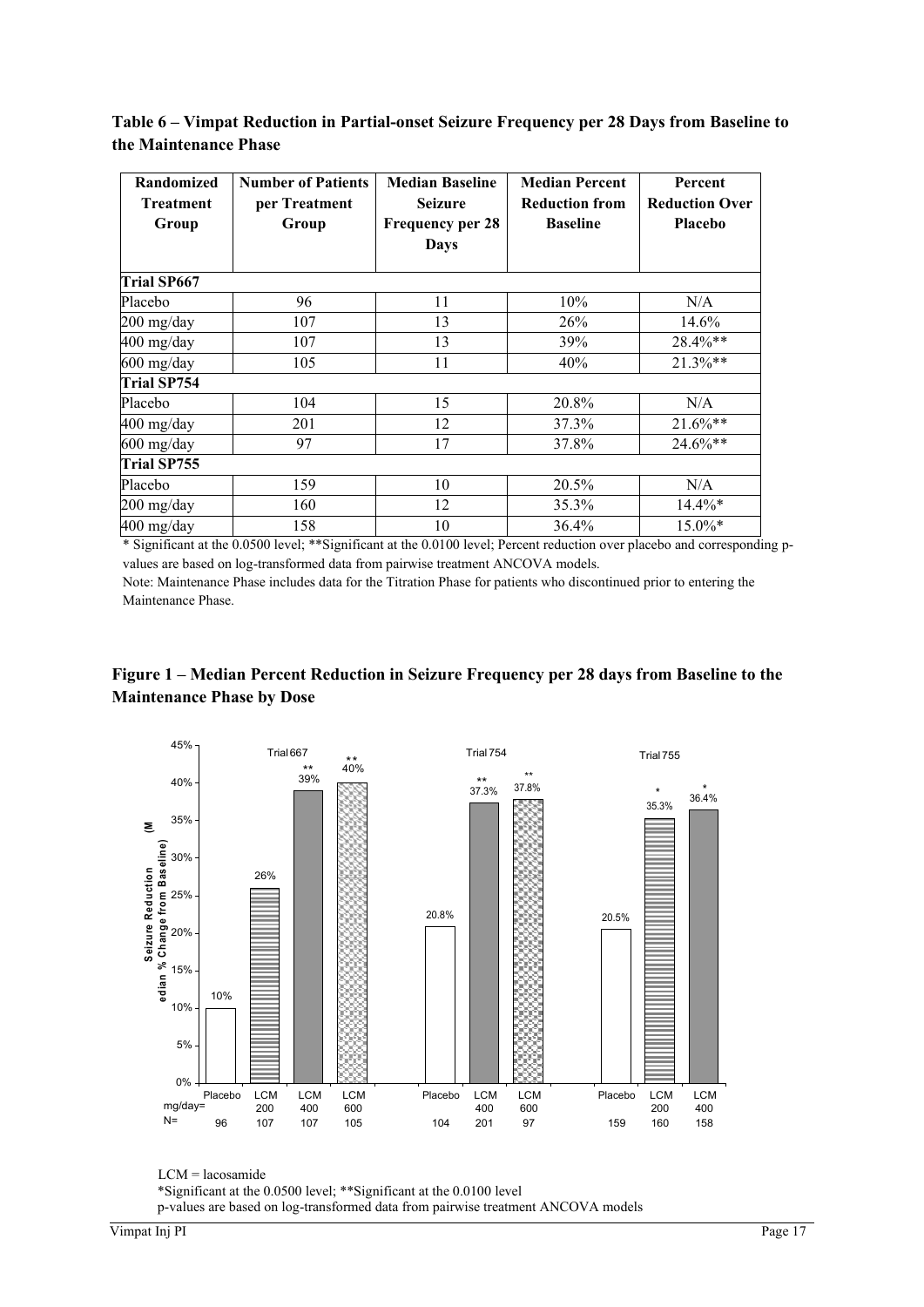**Figure 2 – Responder Rate (** $\geq$  **50% reduction in seizure frequency)** 



LCM = lacosamide

\*Significant at the 0.0500 level; \*\*Significant at the 0.0100 level

p-values are based on pairwise treatment logistic regression models

Note: Responder rate is the proportion of patients with  $\geq$ 50% reduction in seizure frequency per 28 days from Baseline to the Maintenance Phase

# *Loading Dose*

The pharmacokinetics and safety of a single loading dose of iv lacosamide were determined in a multicenter, open-label study designed to assess the safety and tolerability of rapid initiation of lacosamide using a single iv loading dose (including 200 mg) followed by twice daily oral dosing (equivalent to the iv dose) as add-on therapy in adult subjects 16 to 60 years of age with partial-onset seizures.

# *Paediatric population*

In children aged 4 years and older, partial-onset seizures have a similar clinical expression to those in adolescents and adults. The results of efficacy trials performed in adults can be extrapolated to children down to the age of 4 provided the dose is established and safety has been demonstrated. Weight-based dose adaptations have been established to achieve similar plasma concentrations to the ones observed in adults taking efficacious doses.

The extrapolation principle stated above was confirmed in a double-blind, randomized, placebocontrolled study. The study consisted of an 8-week baseline period followed by a 6-week titration period. Eligible patients on a stable dose regimen of 1 to  $\leq$ 3 AEDs, who still experienced at least 2 partial-onset seizures during the 4 weeks prior to screening with seizure-free phase no longer than 21 days in the 8-week period prior to entry into the baseline period, were randomized to receive either placebo (n=172) or lacosamide (n=171).

Dosing was initiated at a dose of 2 mg/kg/day in subjects weighing less than 50 kg or 100 mg/day in subjects weighing 50 kg or more in 2 divided doses. During the titration period, lacosamide doses were adjusted in 1or 2 mg/kg/day increments in subjects weighing less than 50 kg or 50 or 100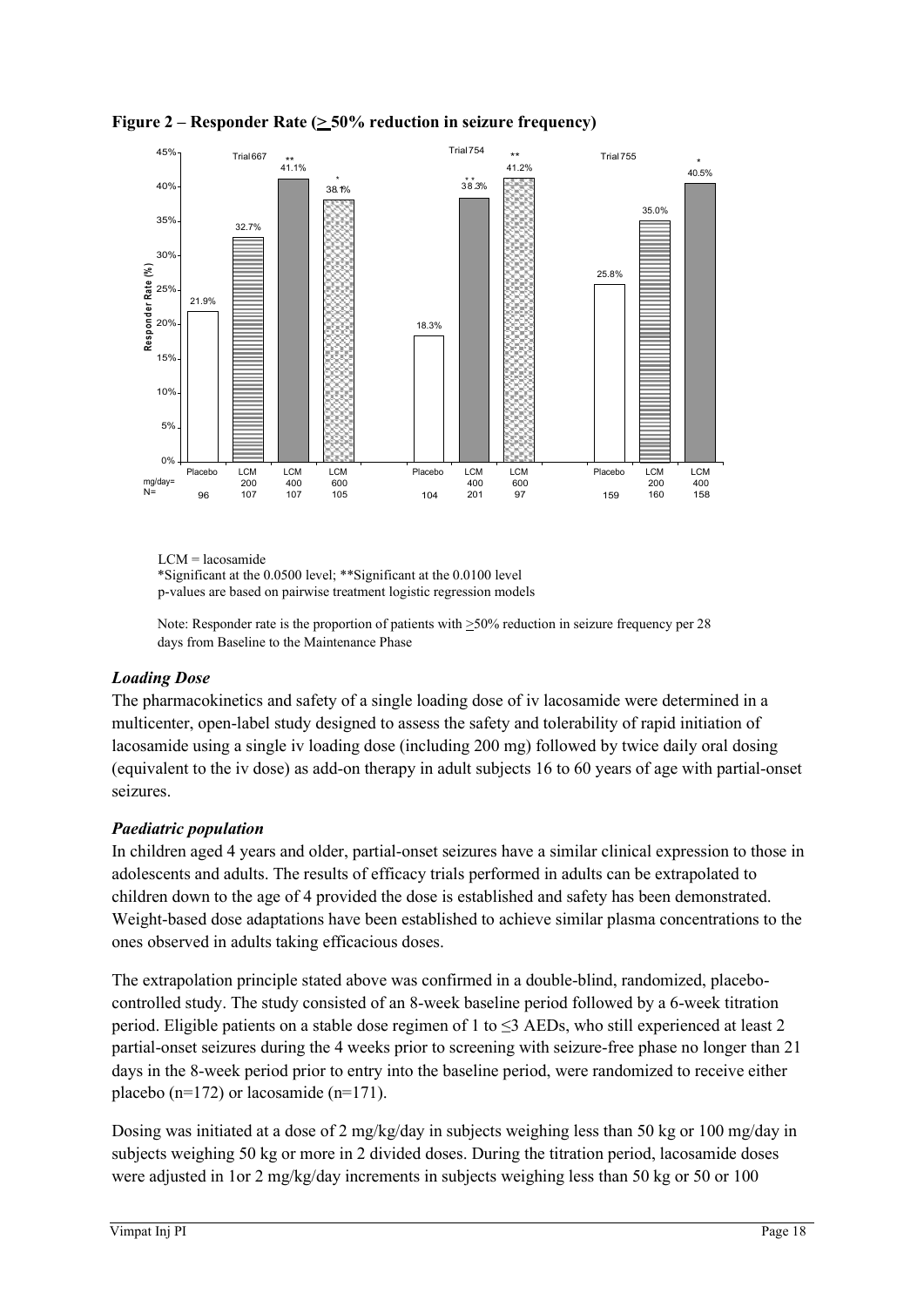mg/day in subjects weighing 50 kg or more at weekly intervals to achieve the target maintenance period dose range.

Subjects must have achieved the minimum target dose for their body weight category for the final 3 days of the titration period to be eligible for entry into the 10-week maintenance period. Subjects were to remain on stable lacosamide dose throughout the maintenance period or were withdrawn and entered in the blinded taper period.

Statistically significant ( $p=0.0003$ ) and clinically relevant reduction in partial-onset seizure frequency per 28 days from baseline to the maintenance period was observed between the lacosamide and the placebo group. The percent reduction over placebo based on analysis of covariance was 31.72% (95% CI: 16.342,44.277).

Overall, the proportion of subjects with at least a 50% reduction in partial-onset seizure frequency per 28 days from baseline to the maintenance period was 52.9% in the lacosamide group compared with 33.3% in the placebo group.

The quality of life assessed by The Paediatric Quality of Life Inventory (PedsQL) indicated that subjects in both lacosamide and placebo groups had a similar and stable health-related quality of life during the entire treatment period.

### **Clinical trials (primary generalised tonic-clonic seizures)**

The efficacy of lacosamide as add-on therapy in patients 4 years of age and older with idiopathic generalised epilepsy experiencing primary generalised tonic-clonic seizures (PGCTS) was established in a 24-week double-blind, randomized, placebo-controlled, parallel-group, multi-center study. The study consisted of a 12-week historical baseline period, a 4-week prospective baseline period and a 24-week treatment period (which included a 6-week titration period and an 18-week maintenance period). Eligible patients on a stable dose of 1 to 3 antiepileptic drugs experiencing at least 3 documented PGTCS during the 16-week combined baseline period were randomized 1 to 1 to receive lacosamide or placebo (lacosamide n=121, placebo n=121).

Patients were dosed on a fixed-dose regimen. Dosing was initiated at a dose of 2 mg/kg/day in patients weighing less than 50 kg or 100 mg/day in patients weighing 50 kg or more in 2 divided doses. During the titration period, lacosamide doses were adjusted in 2 mg/kg/day increments in patients weighing less than 50 kg or 100 mg/day in patients weighing 50 kg or more at weekly intervals to achieve the target maintenance period dose of 12 mg/kg/day in patients weighing less than 30 kg, 8 mg/kg/day in patients weighing from 30 to less than 50 kg or 400 mg/day in patients weighing 50 kg or more.

The primary efficacy endpoint (patients in the full analysis set: lacosamide n=118, placebo n=121) was time to second PGTCS during the 24-week treatment period. The key secondary endpoint of efficacy was seizure freedom for PGTCS during the 24-week treatment period.

| Efficacy variable<br>Parameter | Placebo<br>$N = 121$ | Lacosamide<br>$N = 118$ |
|--------------------------------|----------------------|-------------------------|
| Time to second PGTCS           |                      |                         |
| Median (days)                  | 77.0                 |                         |
| 95 % CI                        | 49.0, 128.0          |                         |
| Lacosamide – Placebo           |                      |                         |
| Hazard Ratio                   | 0.540                |                         |
| 95 % CI                        | 0.377, 0.774         |                         |
| p-value                        | ${}_{0.001}$         |                         |

**Table 7 – Time to second PGTCS and seizure freedom during 24-week treatment period**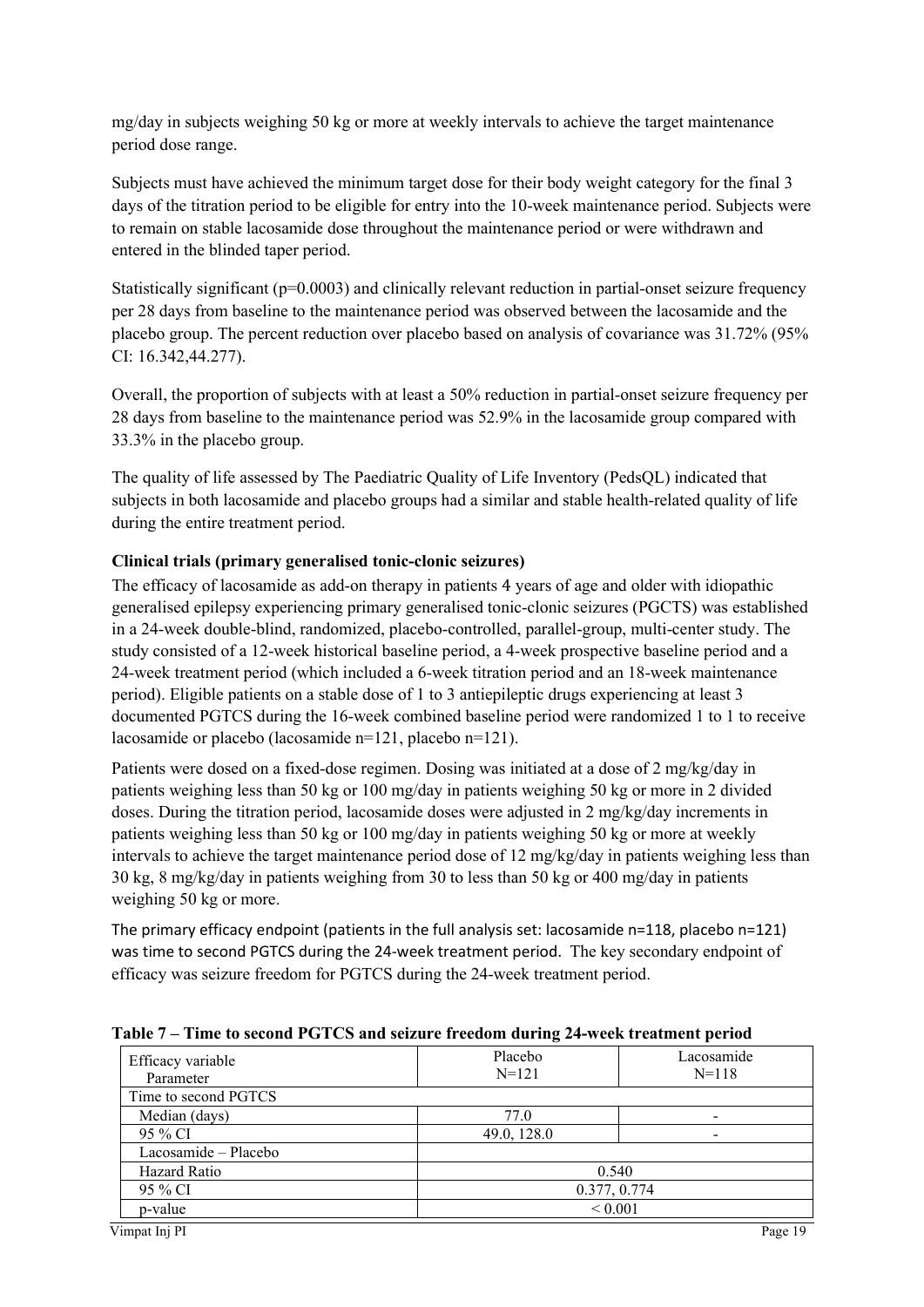| Efficacy variable<br>Parameter       | Placebo<br>$N=121$ | Lacosamide<br>$N = 118$ |
|--------------------------------------|--------------------|-------------------------|
| Seizure freedom                      |                    |                         |
| Stratified Kaplan-Meier estimate (%) | 17.2               | 31.3                    |
| 95 % CI                              | 10.4, 24.0         | 22.8, 39.9              |
| Lacosamide – Placebo                 | 14.1               |                         |
| 95 % CI                              | 3.2, 25.1          |                         |
| p-value                              | 0.011              |                         |

Note: For the lacosamide group, the median time to second PGTCS could not be estimated by Kaplan-Meier methods because ˃ 50% of patients did not experience a second PGTCS by Day 166.

During the 24-week treatment period, the proportion of patients with at least a 50% reduction in PGTCS frequency per 28 days from baseline to the treatment period was 68.1% in the lacosamide group compared with 46.3% in the placebo group; the proportion of patients with at least a 75% reduction in PGTCS frequency per 28 days from baseline to the treatment period was 57.1% in the lacosamide group compared to 36.4% in the placebo group.

The findings in the paediatric subgroup (20.2% of enrolment) were consistent with the results of the overall population for the primary, secondary and other efficacy endpoints.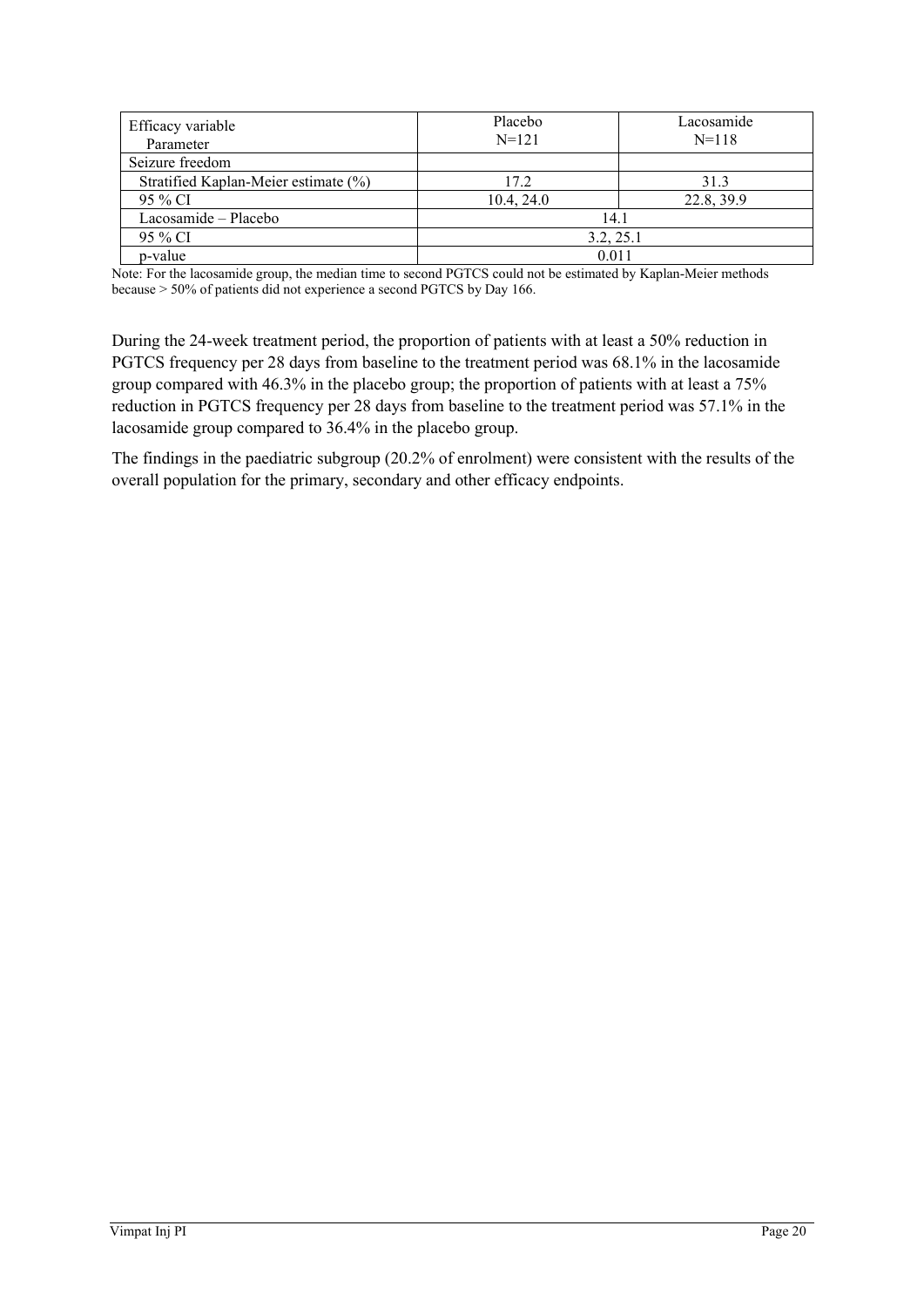

Figure  $3$  – Responder Rate ( $\geq$  50% reduction in seizure frequency)

# **5.2 PHARMACOKINETIC PROPERTIES**

#### **Absorption**

Lacosamide is rapidly and completely absorbed after oral administration. The oral bioavailability of lacosamide tablets is approximately 100%. Following oral administration, the plasma concentration of unchanged lacosamide increases rapidly and reaches C<sub>max</sub> about 0.5 to 4 hours post-dose. Lacosamide tablets and oral solution are bioequivalent. Food does not affect the rate and extent of absorption.

After intravenous administration C<sub>max</sub> is reached at the end of infusion. The plasma concentration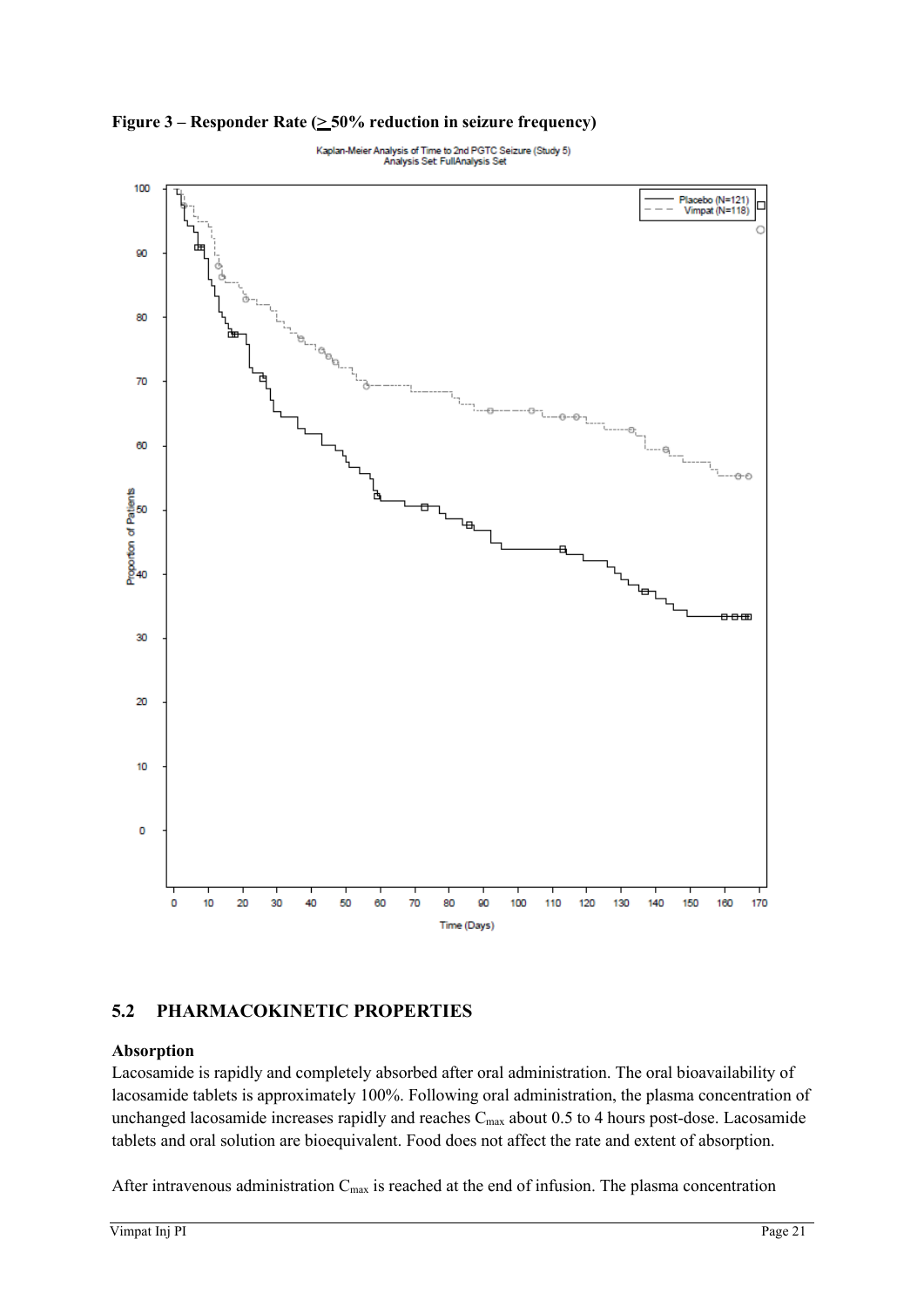increases proportionally with dose after oral (100 mg-800 mg) and intravenous (50-300 mg) administration.

### **Distribution**

The volume of distribution is approximately 0.6 L/kg. Lacosamide is less than 15% bound to plasma proteins.

## **Metabolism**

95% of the dose is excreted in the urine as drug and metabolites. The metabolism of lacosamide has not been completely characterised. The major compounds excreted in urine are unchanged lacosamide (approximately 40% of the dose) and its O-desmethyl metabolite less than 30%. A polar fraction proposed to be serine derivatives accounted for approximately 20% in urine, but was detected only in small amounts (0-2%) in human plasma of some subjects. Small amounts (0.5-2%) of additional metabolites were found in the urine.

CYP2C19, 2C9 and 3A4 are mainly responsible for the formation of the O-desmethyl metabolite, with a minor contributing role by CYP2C19. No clinically relevant difference in lacosamide exposure was observed comparing its pharmacokinetics in extensive metabolisers (EMs, with a functional CYP2C19) and poor metabolisers (PMs, lacking a functional CYP2C19). No other enzymes have been identified to be involved in the metabolism of lacosamide.

The plasma concentration of O-desmethyl-lacosamide is approximately 15% of the concentration of lacosamide in plasma. This major metabolite has no known pharmacological activity.

### **Excretion**

Lacosamide is primarily eliminated from the systemic circulation by renal excretion and biotransformation. After oral and intravenous administration of radiolabeled lacosamide, approximately 95% of radioactivity administered was recovered in the urine and less than 0.5% in the faeces. The elimination half-life of the unchanged drug is approximately 13 hours. The pharmacokinetics is dose proportional and constant over time, with low intra- and inter-subject variability. Following twice daily dosing, steady state plasma concentrations are achieved after a 3 day period. The plasma concentration increases with an accumulation factor of approximately 2.

Modelling shows a single loading dose of 200 mg approximates steady-state concentrations comparable to 100 mg twice daily oral administration.

# **Pharmacokinetics in special patient groups**

#### *Gender*

Clinical trials indicate that gender does not have a clinically significant influence on the plasma concentrations of lacosamide.

#### *Renal impairment*

The AUC of lacosamide was increased by approximately 30% in mildly and moderately and 60% in severely renal impaired patients and patients with end-stage renal disease requiring haemodialysis compared to healthy subjects, whereas  $C_{\text{max}}$  was unaffected.

Lacosamide is effectively removed from plasma by haemodialysis. Following a 4 hour haemodialysis treatment, AUC of lacosamide is reduced by approximately 50%. Therefore dosage supplementation following haemodialysis is recommended (see Section 4.2 Dose and Method of Administration). The exposure of the O-desmethyl metabolite was several-fold increased in patients with moderate and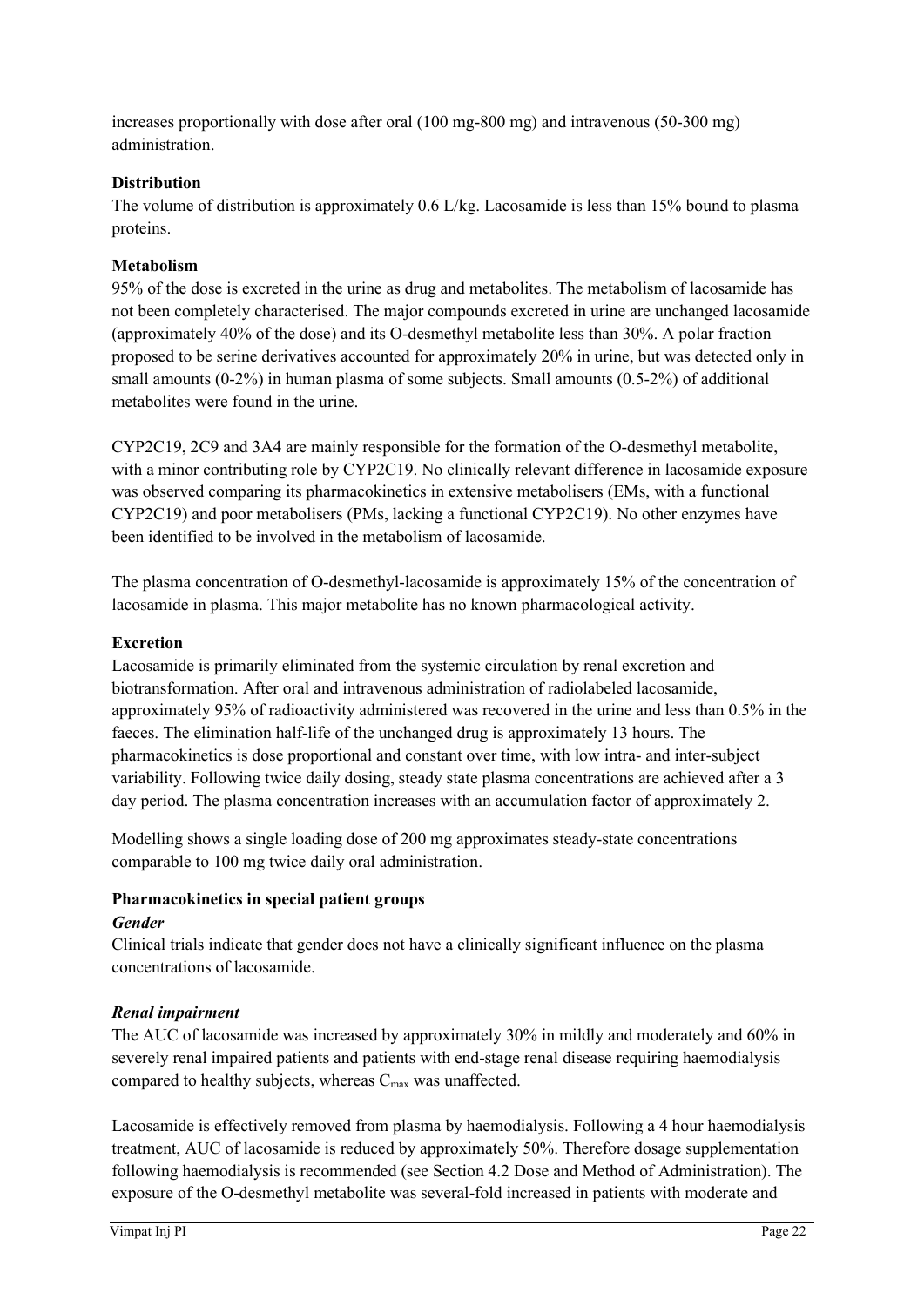severe renal impairment. In absence of haemodialysis in patients with end-stage renal disease, the levels were increased and continuously rising during the 24-hour sampling. It is unknown whether the increased metabolite exposure in end-stage renal disease subjects could give rise to adverse effects but no pharmacological activity of the metabolite has been identified.

# *Hepatic impairment*

Subjects with moderate hepatic impairment (Child-Pugh B) showed higher plasma concentrations of lacosamide (approximately  $50\%$  higher  $AUC_{norm}$ ). The higher exposure was partly due to a reduced renal function in the studied subjects. The decrease in nonrenal clearance in the patients of the study was estimated to give a 20% increase in the AUC of lacosamide. The pharmacokinetics of lacosamide has not been evaluated in severe hepatic impairment (see Section 4.2 Dose and Method of Administration).

# *Elderly (over 65 years of age)*

In a study in elderly men and women including 4 patients > 75 years of age, AUC was about 30 and 50% increased compared to young men, respectively. This is partly related to lower bodyweight. The bodyweight normalized difference is 26 and 23%, respectively. An increased variability in exposure was also observed. The renal clearance of lacosamide was only slightly reduced in elderly subjects in this study.

A general dose reduction is not considered to be necessary unless indicated due to reduced renal function (see Section 4.2 Dose and Method of Administration).

# *Paediatric population*

The paediatric pharmacokinetic profile of lacosamide was determined in a population pharmacokinetic analysis using sparse plasma concentration data obtained in one placebo-controlled randomized study and three open-label studies in 414 children with epilepsy.

The typical volume of distribution (V/F) was 0.71 L/kg. The typical plasma clearance was estimated to be 1.04 L/h, 1.32 L/h and 1.86 L/h for children weighing 20 kg, 30 kg and 50 kg respectively. In comparison, plasma clearance was estimated at 1.92 L/h in adults (70 kg body weight).

# **5.3 PRECLINICAL SAFETY DATA**

# **Genotoxicity**

Lacosamide was inactive in an *in vitro* mouse L5178Y lymphoma assay *(tk* locus) with positive or equivocal response only at excessive concentrations of 3 mg/mL (12 mM) and above. No genotoxicity was observed in tests for bacterial gene mutation *in vitro* and unscheduled DNA synthesis in rat hepatocytes *ex vivo,* or in an *in vivo* mouse micronucleus test for clastogenicity.

# **Carcinogenicity**

Lacosamide did not show any tumourigenic responses in long-term carcinogenicity studies in mice and rats. The highest oral doses used resulted in systemic drug exposures (based on plasma  $AUC_{0-24h}$ ) that were similar to (mice) or about three times (rats) that in humans treated with the maximum recommended dose.

# **6 PHARMACEUTICAL PARTICULARS**

# **6.1 LIST OF EXCIPIENTS**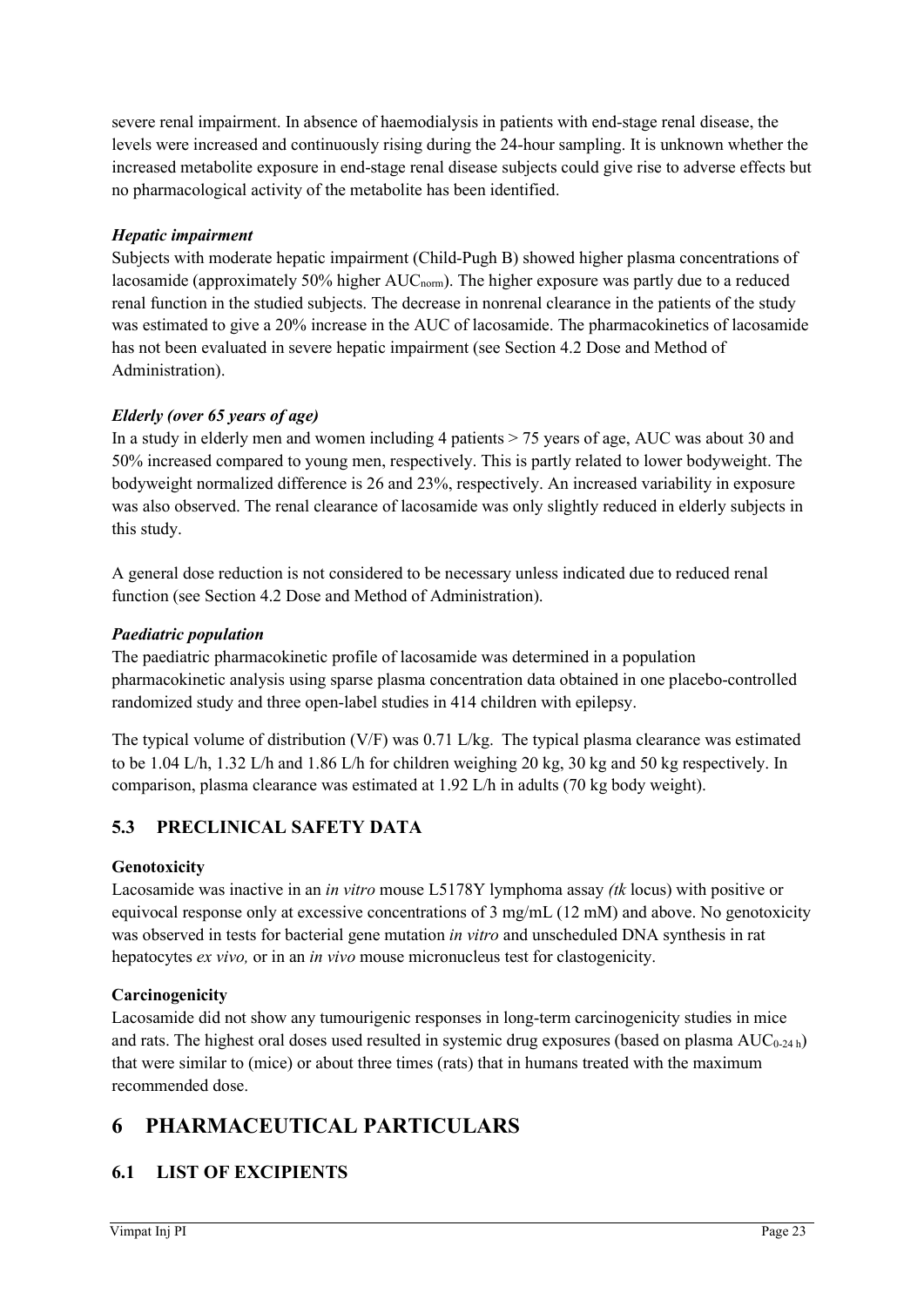The inactive ingredients are sodium chloride and water for injections. Hydrochloric acid is used to adjust the pH to 4.0.

# **6.2 INCOMPATIBILITIES**

Incompatibilities were either not assessed or not identified as part of the registration of this medicine.

# **6.3 SHELF LIFE**

3 years.

# **6.4 SPECIAL PRECAUTIONS FOR STORAGE**

Store Vimpat Injection below 25°C.

# **6.5 NATURE AND CONTENTS OF CONTAINER**

Vimpat (lacosamide) 200 mg/20 mL injection is supplied in 20 mL colourless glass vials with a rubber closure packaged in cartons containing 1 vial\* and 5 vials.

\**not currently distributed in Australia*

# **6.6 SPECIAL PRECAUTIONS FOR DISPOSAL**

The solution for injection is for single use in one patient only. Any unused solution should be discarded.

# **6.7 PHYSICOCHEMICAL PROPERTIES**

Chemical name: (R)-2-acetamido-N-benzyl-3-methoxypropionamide. Molecular formula:  $C_{13}H_{18}N_2O_3$ MW: 250.30

# **Chemical structure**



**CAS number** 175481-36-4

The active ingredient lacosamide is a white to light yellow powder. It is sparingly soluble in water (30 mg/mL at 25°C) and slightly soluble in acetonitrile and ethanol.

# **7 MEDICINE SCHEDULE (POISONS STANDARD)**

S4